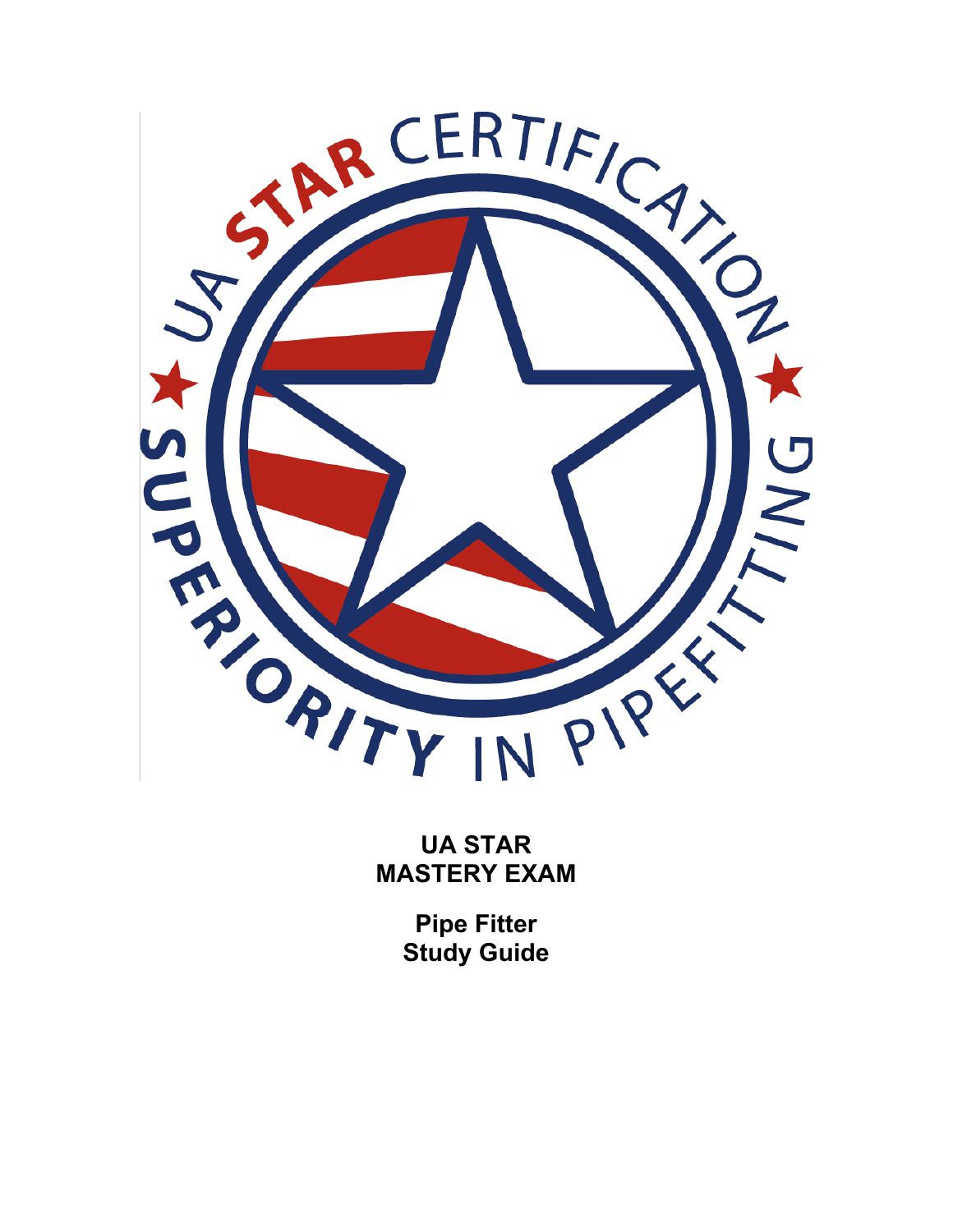# *International Pipe Trades Joint Training Committee, Inc*

*President* 

 *Business Manager – UA Local 254 NFSA Representative* 

**George H. Bliss, III,** *President* **Charles "Buddy" Parkes,** *Vice* 

 *UA Director of Training UAC/PHCC-NA Representative* 

 **John Moore,** *Secretary* **Cornelius J. Cahill,** *Vice President* 

**D. David Hardin,** *Treasurer* **Bradley Karbowski,** *Vice President MCAA Representative Business Manager – UA Local 669*

**Karl M. Bykowski,** *Director* **Logan Dockter,** *Director UAC/PHCC-NA Representative Business Manager – UA Local 300* 

**James F. Lynch,** *Director* **William Rodger Grimes,** *Director* 

 *NFSA Representative MCAA Representative*

**Members:** 

**Tony Fanelli,** *Director Canadian Mechanical & Industrial* 

## *International Pipe Trades Joint Training Committee*

**George H. Bliss, III,** *Chairman – UA General Office*   **Charles "Buddy" Parkes,** *Vice Chairman – UAC/PHCC-NA*

 **D. David Hardin,** *Vice Chairman – MCAA* 

 **Eric L. Packard,** *Secretary – UA Local 669* 

| iviembers:<br>Karl M. Bykowski, UAC/PHCC – NA | <b>Jerry Miller, <i>UA Local</i></b> 597                          |
|-----------------------------------------------|-------------------------------------------------------------------|
| Cornelius J. Cahill, NFSA                     | <b>Robert L. Cross, UA Local 68</b>                               |
| William Rodger Grimes, MCAA                   | Talmadge Graham, UA Local 420                                     |
| <b>James F. Lynch, NFSA</b>                   | Tony Fanelli, Canadian Mechanical &<br>Industrial Contractor Rep. |

**Ronald Townsend,** *UA Special Representative Canadian Representative for Committee*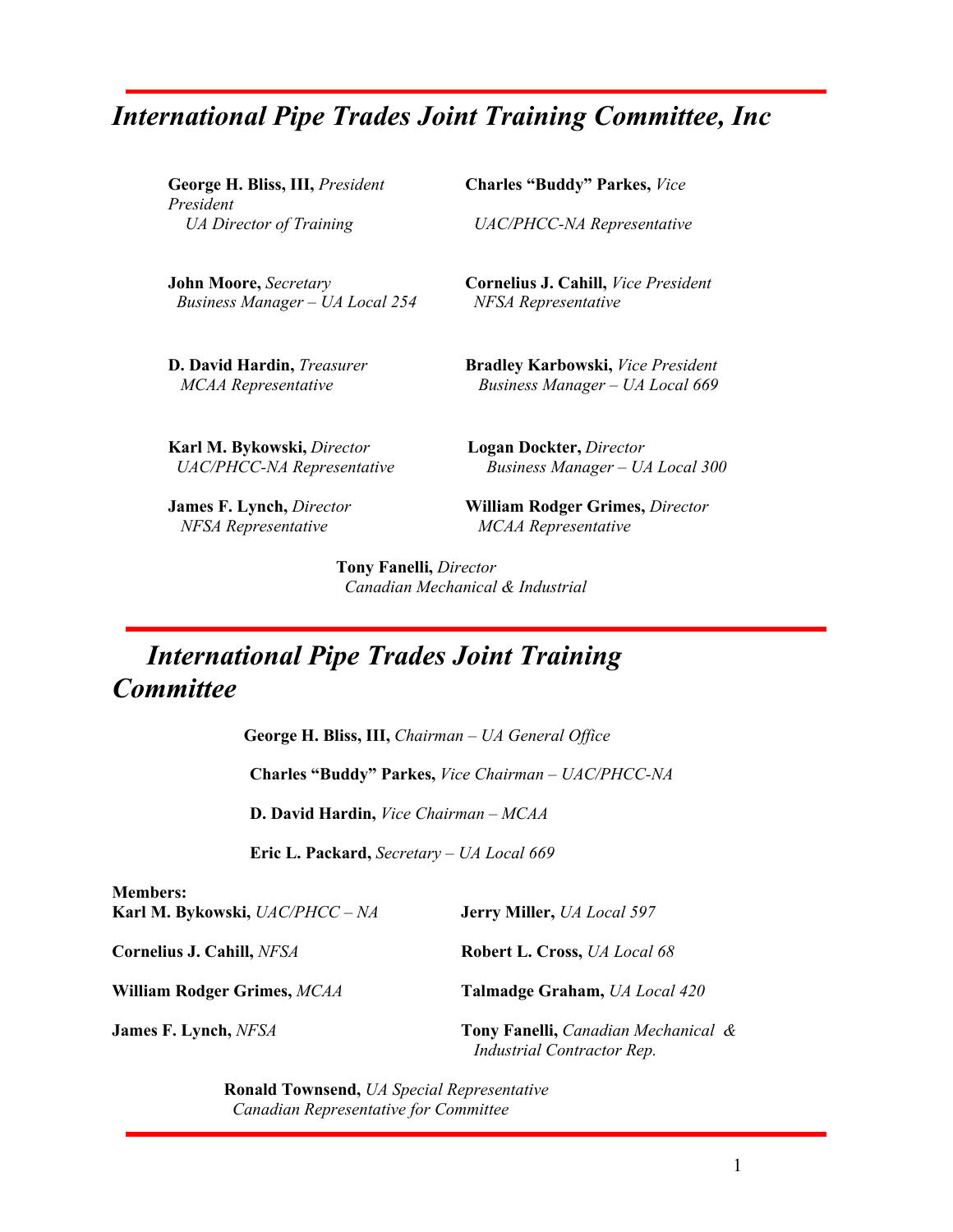# **CONTENTS**

| International Pipe Trades Joint Training Committee, Inc1 |  |
|----------------------------------------------------------|--|
| International Pipe Trades Joint Training Committee1      |  |
|                                                          |  |
|                                                          |  |
|                                                          |  |
|                                                          |  |
| <b>Categories</b>                                        |  |
|                                                          |  |
|                                                          |  |
|                                                          |  |
|                                                          |  |
| E.                                                       |  |
|                                                          |  |
| G. INSTRUMENTATION AND PNEUMATIC CONTROLS 12             |  |
|                                                          |  |
|                                                          |  |
| J. REFRIGERATION AND AIR CONDITIONING 14                 |  |
|                                                          |  |
|                                                          |  |
|                                                          |  |
|                                                          |  |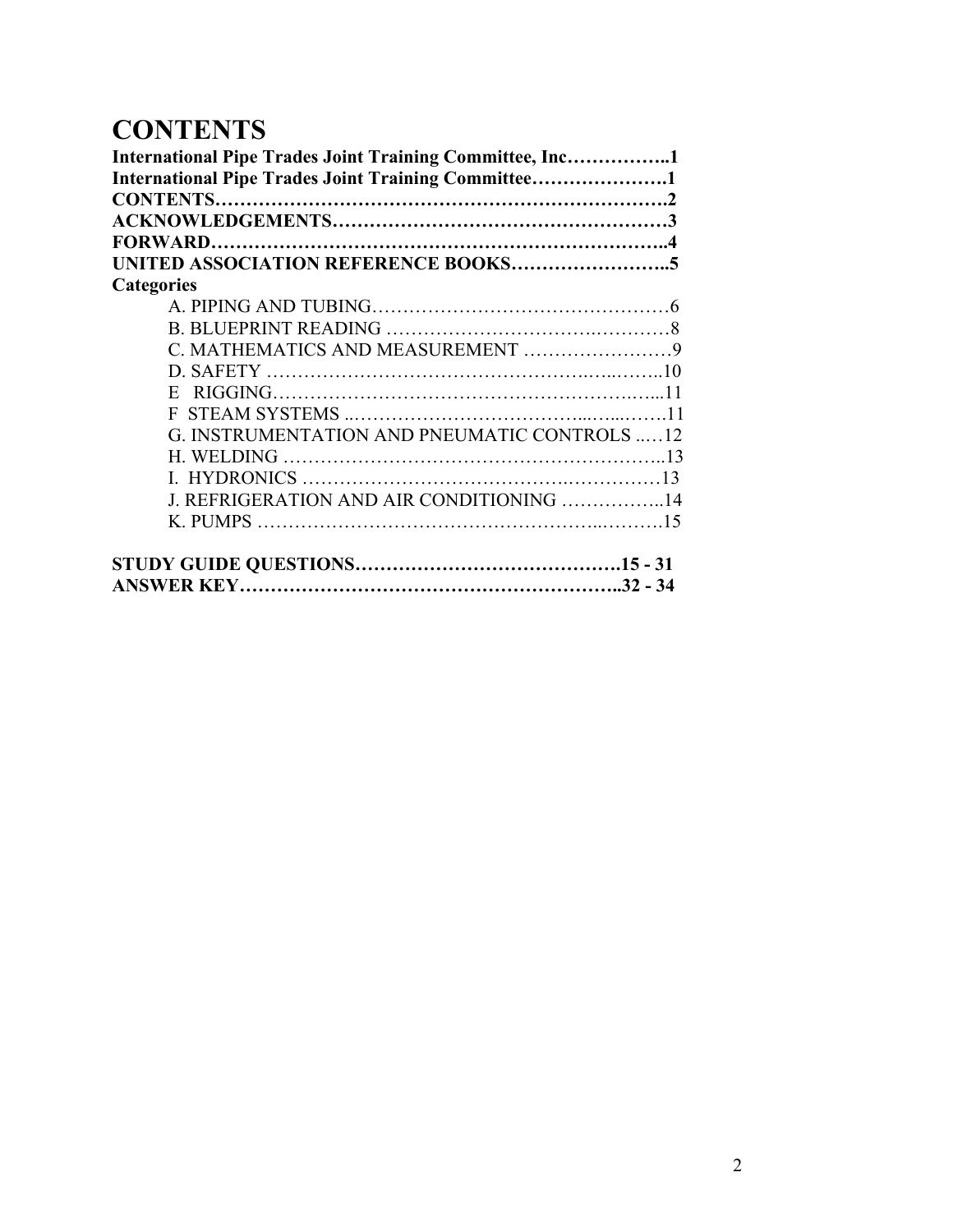## **ACKNOWLEDGEMENTS**

**The International Pipe Trades Joint Training Committee, Inc., wishes to acknowledge the following persons for their contributions in the development of this Study guide, which was developed under the direction of George H. Bliss, III, Director of Training, United Association Training Department, Steve Allen, Assistant Director of Training United Association Training Department, and Michael P. Arndt, Technical Consultant, United Association Training Department.** 

**The authors of this study guide are Bob Harris, Training Director Pipe Fitter Local Union 420 Philadelphia, PA, Steve Sweeney, Instructor, Pipe Fitter Local Union 420 Philadelphia, PA and Harry Plummer, Pipe Fitter Local Union 420 Philadelphia, PA**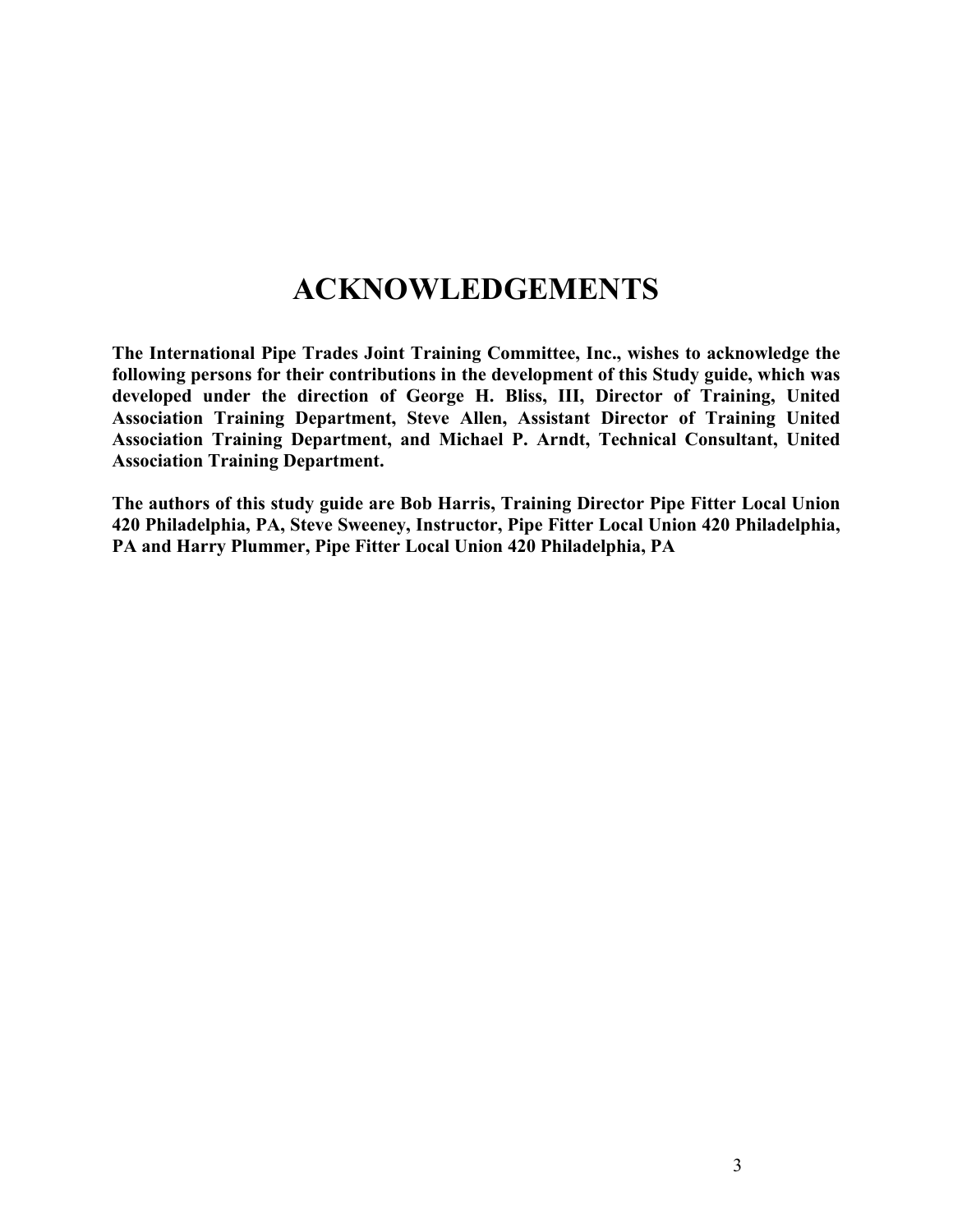### **FORWARD**

**The International Pipe Trades Training Committee and the United Association Training Department have developed the following Study Guide to assist you in locating information in UA textbooks, which relate to the 11 categories and 28 tasks identified during the DACUM (Develop A CurriculuM) process administered by Ferris State University. The DACUM is an indepth job and task analysis, which serves as the base for the UA STAR exam.** 

**The 12 categories and 44 tasks identified during the DACUM are included in this Study Guide so that you see, first-hand, the results of the study and the items that you can expect to encounter on the UA STAR exam. Each category and task is numbered, and each task is broken into a number of smaller jobs, which a pipe fitter would be expected to perform in order to complete the task.** 

#### **Below each task you will find an underlined paragraph that looks like this and contains general reference to UA textbooks.**

**You will find that the UA STAR exam is a comprehensive exam. It is designed to test the knowledge of the experienced pipe fitter. As such, this Study Guide is not intended to be a reference for the inexperienced pipe fitter to use in preparing for the exam. It is not expected that the inexperienced pipe fitter will be able to successfully compete the exam based on the Study Guide and the information contained in UA textbooks.** 

**It is expected that the UA STAR test candidate is the pipe fitter who has completed the UA training and has gained several years of experience in the field. Many of the tasks and jobs identified in the DACUM are those, which can only be learned by doing. The test candidate, who expects to achieve success on the UA STAR exam by merely using the Study Guide to locate information in textbooks, will likely be disappointed.** 

**It is recognized that even the best pipe fitter does not work in all areas of the industry. Further, some knowledge can be forgotten through lack of use. As such, it is recommended that you study a number of UA textbooks in preparing for the UA STAR exam. A list is provided below this paragraph. These texts were cited throughout the Study Guide. You may wish to review those texts where you feel you need knowledge. In addition, there are many other excellent books on the market, which can serve as reference for you. They are far too numerous to list. You may know of some of them or even own them. Feel free to use them in your studies.**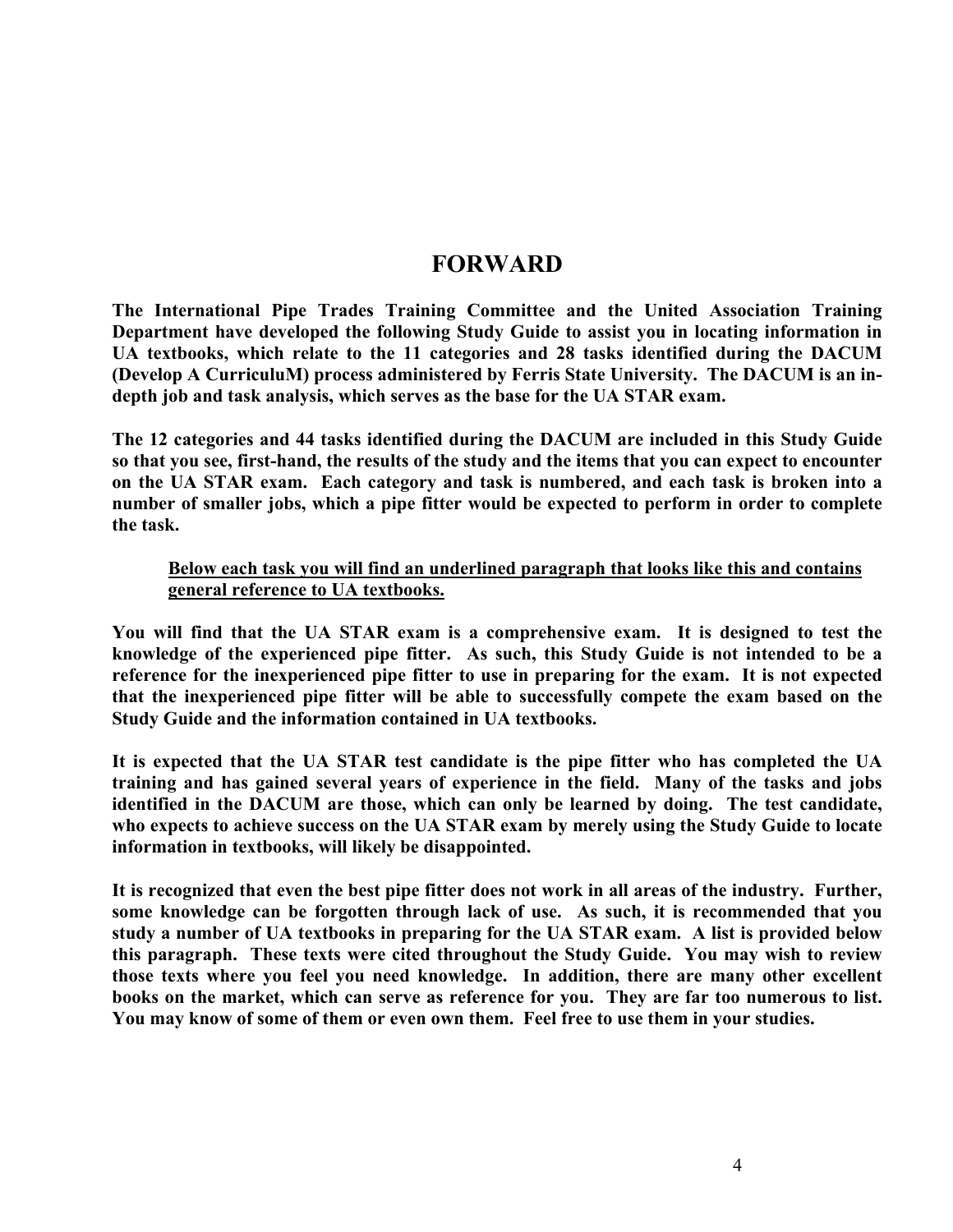#### **UA textbooks use as reference in this Study Guide**

**Advanced Plan Reading and Related Drawing Air Conditioning Gas Tungsten Arc-Welding Hydronic Heating and Cooling Instrumentation and Process Control Job Safety and Health Pipe Bending Pipe, Fittings, Valves, Supports and Fasteners Oxy-Fuel Cutting and Welding and Shielded Metal-Arc Welding Pneumatic Controls Pumps Refrigeration (2 volume set) Related Mathematics Related Science Rigging Soldering and Brazing Steam Systems Piping Handbook and Offset Formulas** 

**Some UA textbooks contain questions, which provide excellent practice material and act as a learning tool. If you spend time and answer the questions at the back of the texts successfully, you will improve you chances of success on the UA STAR exam.**

**This Study Guide also contains practice questions. All questions are multiple choices, with four possible answers. Most questions contain explanations for each of the correct and incorrect answers. The questions are designed to help you review some of the material that you will need to know when taking the exam.** 

**The UA STAR exam is a tough test. With some hard work, you can be successful in passing it. Good luck!**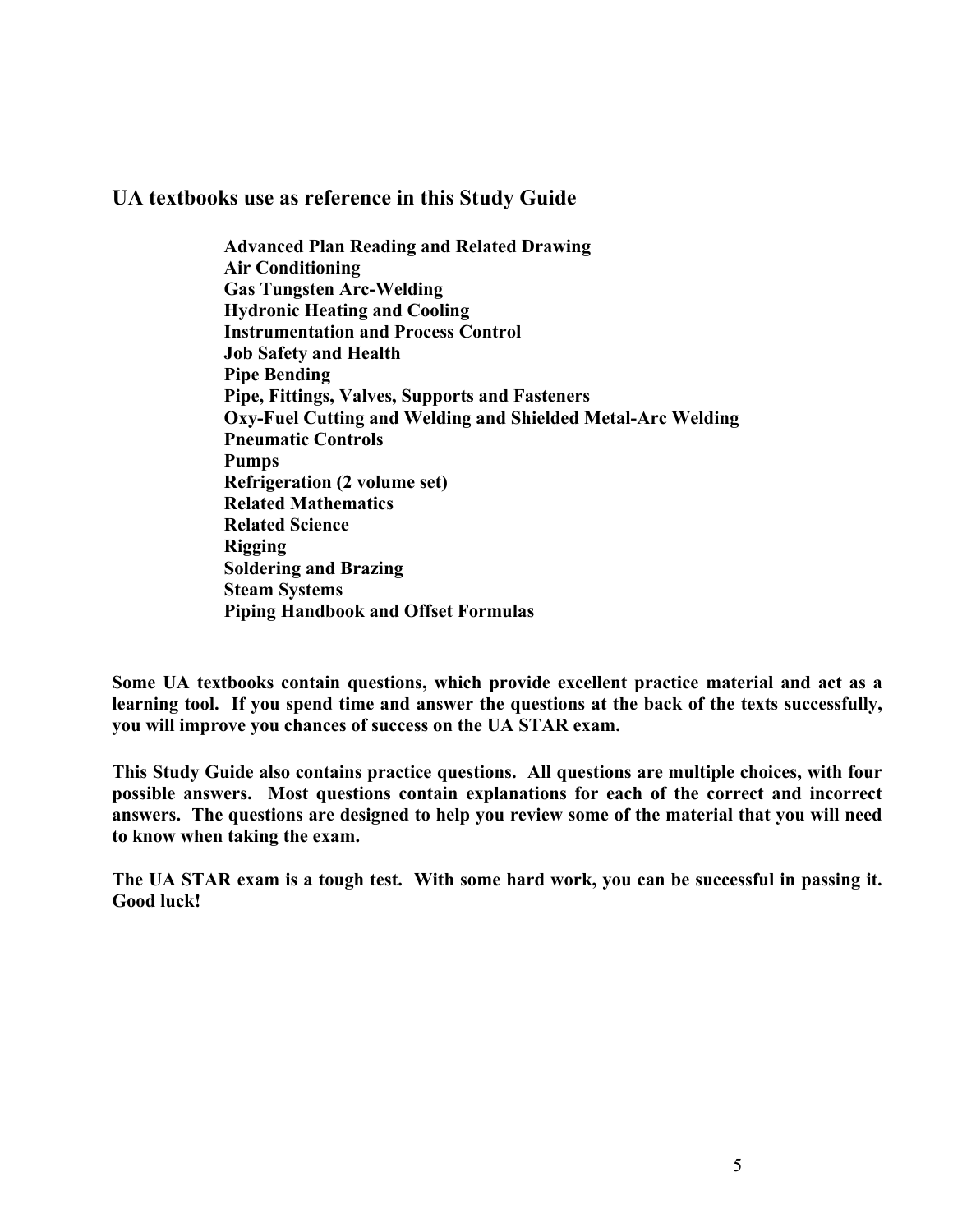### **Category A: Piping and Tubing**

#### Task 1. **Cut and join steel, chromium and stainless pipe**

 Measure steel pipe Cut steel with torch Cut with saws (band, hack, reciprocation, etc.) Cut with pipe cutters Lift with proper lifting equipment Join steel pipe to steel using flanges, welding, thread Join steel pipe to copper using dielectric fittings and thread Join pipe using grooved ends

Prepare ends of pipe appropriately per joining process and properly fit them Identify percentage of chrome in pipe in order to determine proper cutting method

#### Reference

Information of these procedures can be found: Pipe, Fittings, Valves, Supports and Fasteners Oxy-Fuel Cutting and Welding and Shielded Metal-Arc Welding

#### Task 2. **Cut and join copper pipe and tubing**

 Measure copper pipe Cut using various methods: tubing cutter, saws, etc. Identify class of copper piping and tubing  $(K, L, M, etc.)$ Join copper to various pipes: copper, brass, steel, etc. Join using various methods: soldering, brazing, welding, thread, compression, dielectric, flaring,etc. Prepare ends appropriately including cleaning and reaming Bend copper tubing

Reference Information of these procedures can be found: Soldering and Brazing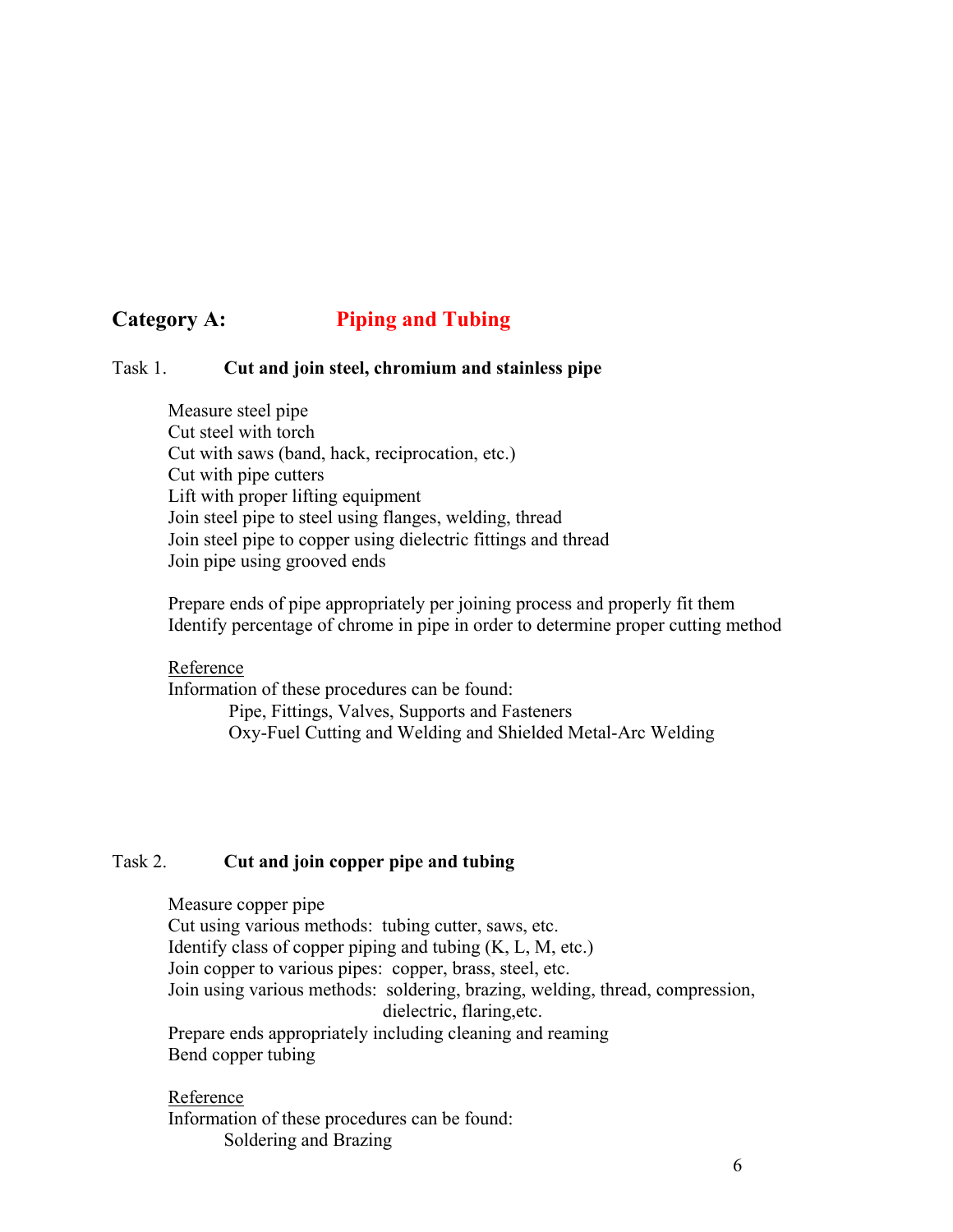#### Task 3: **Cut and join plastic pipe**

 Measure pipe Cut using various methods: tubing cutter, saws, etc. Identify types of plastic piping (PVC, CPVC, ABS, etc.) Join plastic to various pipes: copper, brass, steel, etc. Join using various methods: gluing, welding, thread, etc. Prepare ends appropriately including cleaning

#### Reference

Information of these procedures can be found: Related Science

#### Task 4: **Hang pipe using pipe hangers, supports, anchors, guides and fasteners**

Identify various types of pipe hangers and clamps: clevis, roller, beam, etc. Use various pipe guides Install pipe anchors Identify types of joints: welded, screwed, flanged, etc. Cut using various methods: tubing cutter, saws, etc. Identify class of copper piping and tubing  $(K, L, M, etc.)$ Join copper to various pipes: copper, brass, steel, etc. Join using various methods: soldering, brazing, welding, thread, compression, dielectric, flaring,etc. Prepare ends appropriately including cleaning and reaming Bend copper tubing

Reference Information of these procedures can be found: Pipe, Fittings, Valves, Supports and Fasteners

#### Task 5: **Install expansion joints**

Identify various expansion joints Identify need for expansion joints Properly install and anchor expansion joints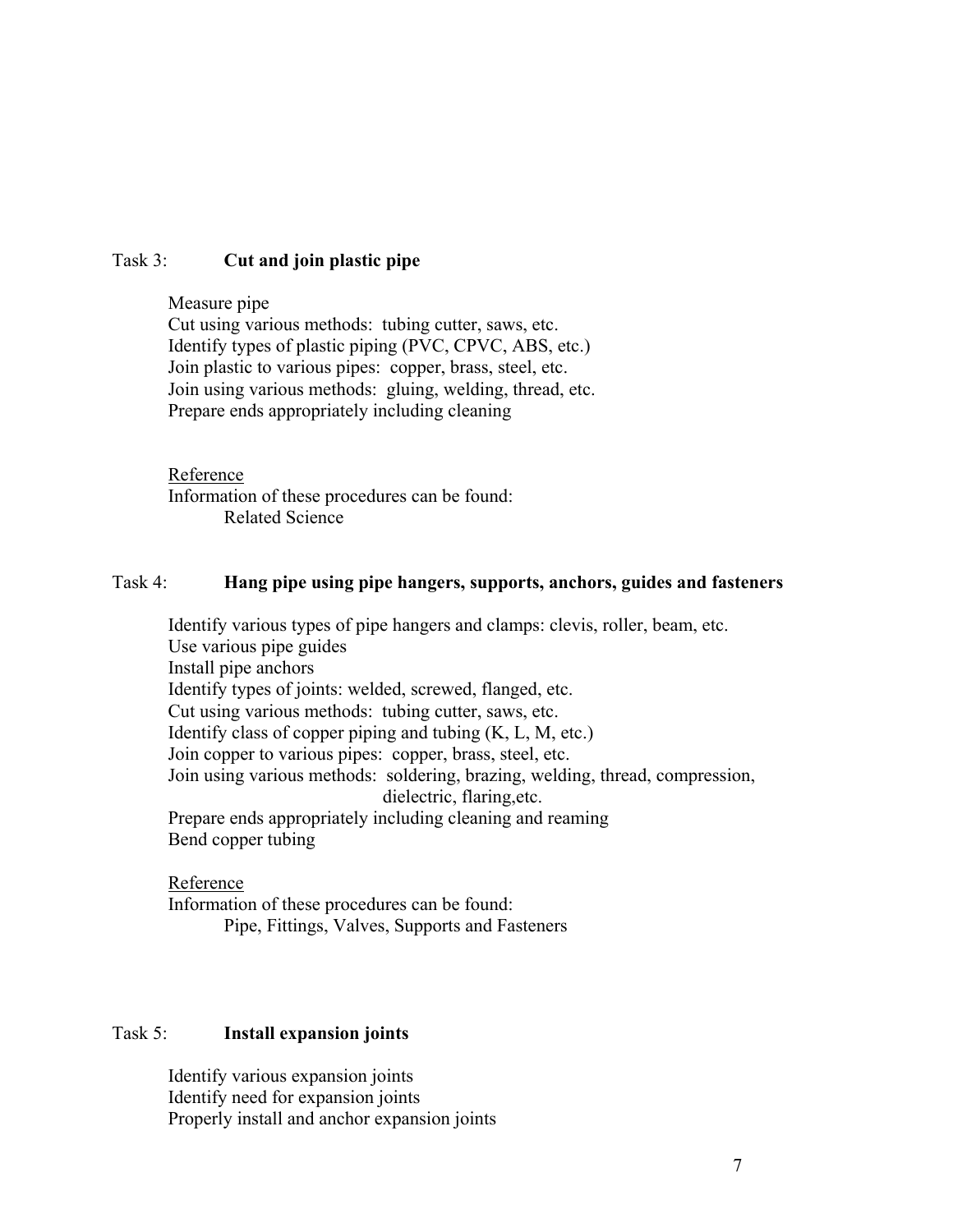Reference Information of these procedures can be found: Related Science Steam Systems Hydronic Heating and Cooling

#### Task 6: **Install valves**

Identify types of valves: gate, globe, ball, relief, check, butterfly, mixing, diverting, control, etc. Select appropriate valve for the application: positive shut-off, throttling, etc.

Reference

Information of these procedures can be found: Pipe, Fittings, Valves, Supports and Fasteners

#### Task 7: **Perform pipe fabrication**

Determine scope of job Secure and interpret appropriate drawing of sketch Create scaled drawing Create templates if necessary Measure pipe Join piping material as specified Identify location Install pipe

Reference Information of these procedures can be found: Advanced Plan Reading and Related Drawing Piping Handbook and Offset Formulas

### **Category B: Blueprint Reading**

#### Task 8: **Identify piping symbols**

Identify size of piping Identify direction of flow Identify valves, fittings, etc.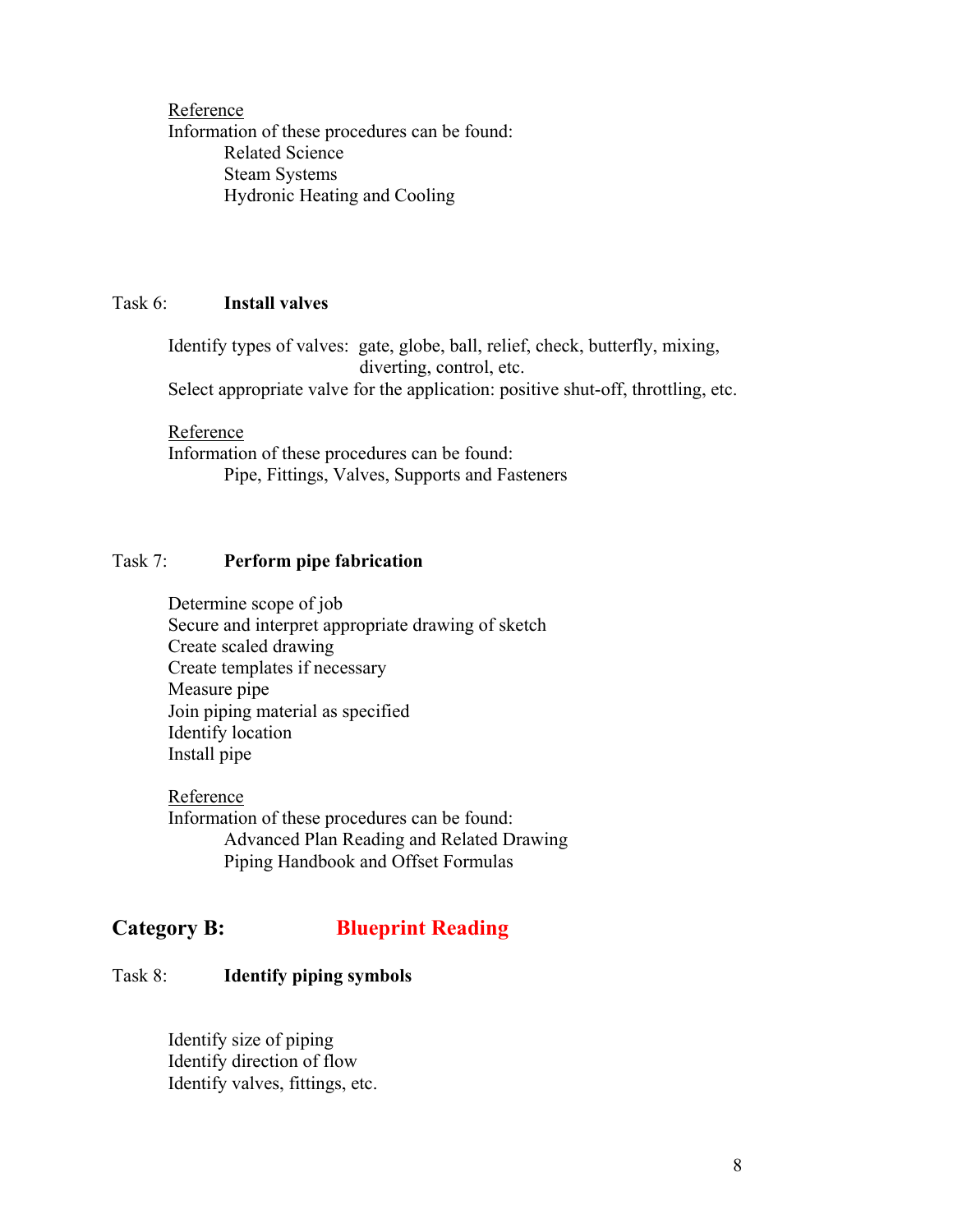Reference Information of these procedures can be found: Advanced Plan Reading and Related Drawing

#### Task: 9 **Interpret blueprints**

Identify basic blueprint symbols Identify basic mechanical symbols: valves, motors, etc. Identify welding symbols: fillet, butt, etc. Identify common architectural symbols: walls, doors, etc. Interpret blueprints Identify different types of drawings: orthographic, isometric, etc.

Reference Information of these procedures can be found: Advanced Plan Reading and Related Drawing

### **Category C: Mathematics and Measurement**

#### Task: 10 **Perform basic math operations for pipe fitters**

Identify correct math formulas for given problems Use of: calculator, compass, protractor, ruler, etc. Calculate: volumes, areas, pressure, force, mechanical advantage, etc. Calculate piping problems: fitting take-offs (90°, 45°, odd angles),

Equal spread offsets, unequal spread offset, rolling offsets, etc. Measure: elevations, pipe diameters, pipe schedules, etc. Reading: ruler, tape measure, transit, level, etc.

Reference Information of these procedures can be found: Related Math Piping Handbook and Offset Formulas

#### Task: 11 **Demonstrate knowledge of related science**

Volume, density, force, pressure, thermal expansion, heat, temperature, buoyancy, Specific weight, absolute pressure, standard temperature and pressure, specific heat, Heat transfer: conduction, convection and radiation

Reference Information of these procedures can be found: Related Science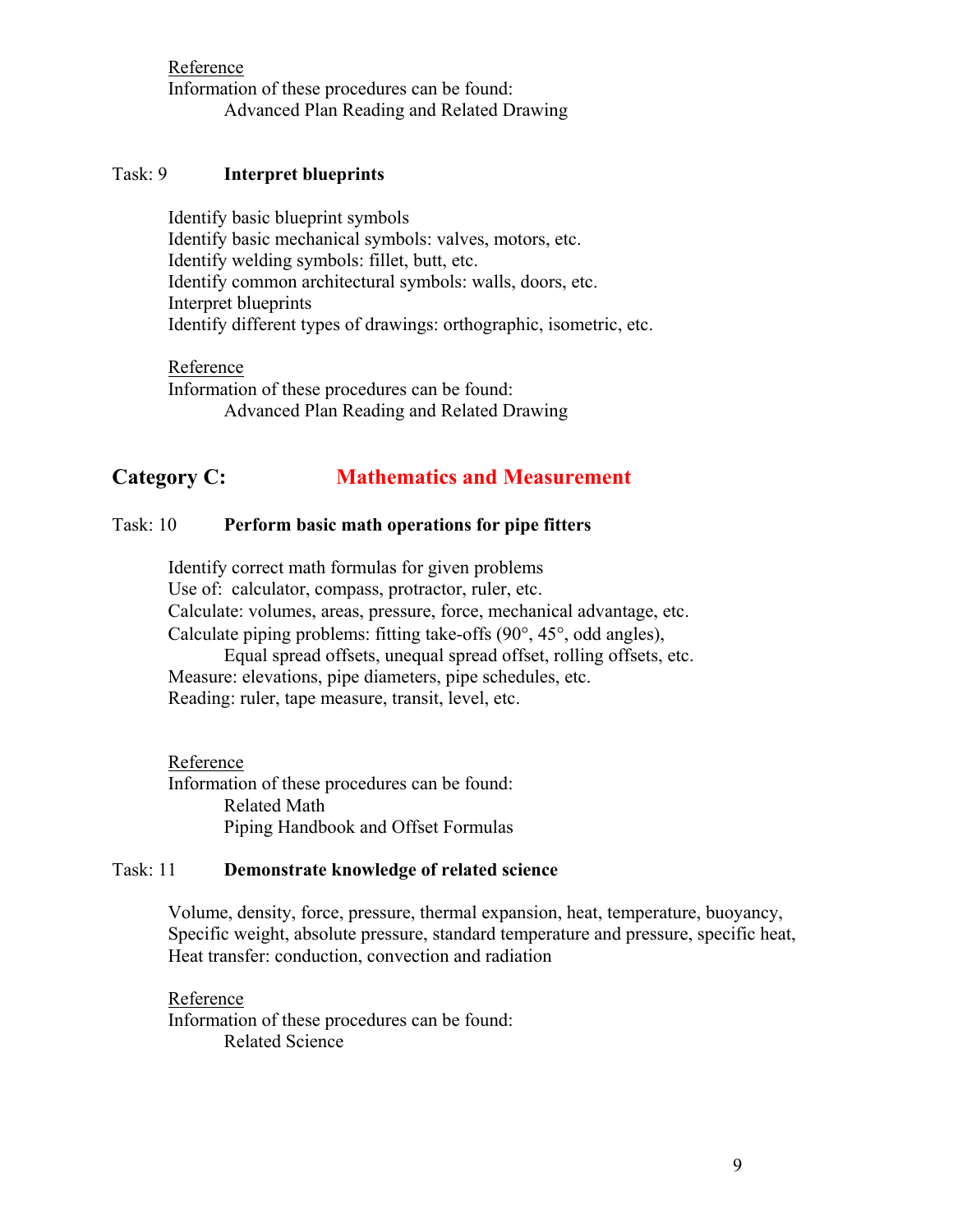### **Category D: Safety**

#### Task: 12 **Demonstrate knowledge of high-pressure safety**

Identify potential hazards Locate cause Take corrective action

#### Reference

Information of these procedures can be found: Job Safety and Health

#### Task: 13 **Demonstrate knowledge of OSHA regulations**

Identify: potential hazards Demonstrate: applicable regulation Comply: with regulations confined spaces, lock-out tag-out, fall protection, rigging scaffolding and ladders, trenching, personal protective equipment, electrical safety, proper storage and handling of hazardous materials, hot-work permits, accident reports, etc.

#### Reference

Information of these procedures can be found: Job Safety and Health

#### Task: 14 **Demonstrate knowledge of basic safety principles**

Identify potential hazards, personal protective equipment required Comply with shop and equipment safety rules Apply basic emergency and first-aid techniques Use of tools, equipment, materials, etc.

Reference Information of these procedures can be found: Job Safety and Health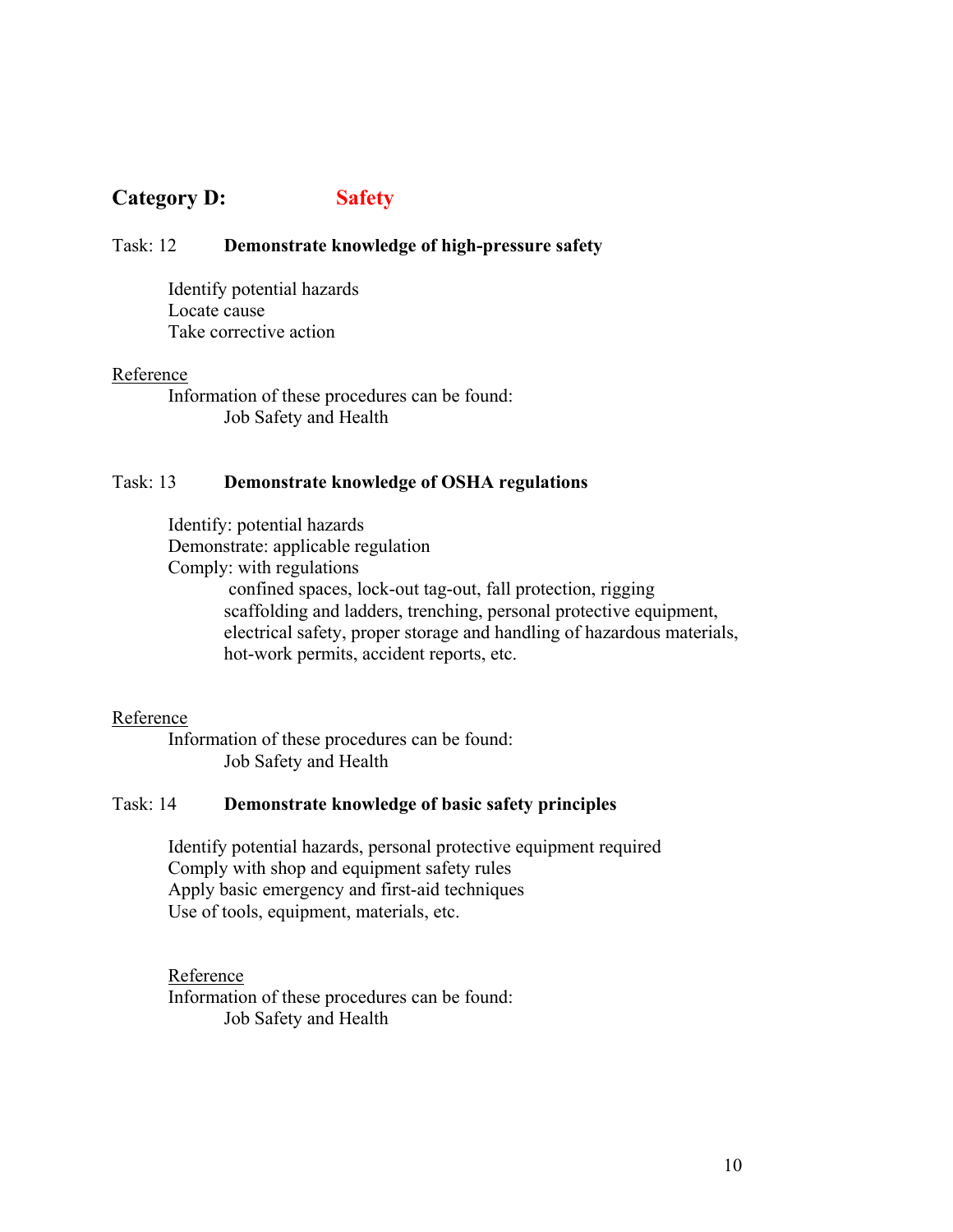### **Category E:** Rigging

#### Task: 15 **Operate lifting and moving equipment**

Operate: chain falls, jacks, portapowers, pry bars, come-alongs, etc.

Reference Information of these procedures can be found: Rigging

#### Task: 16 **Perform rigging**

Determine: weight of the load to be lifted, appropriate lift points Select lifting devices: slings, chokers, block and tackle, come-along, Tag lines, chain hoist, etc. Identify: hazards (electrical lines, populated work areas, accessibility, Damaged lifting equipment, etc.) Perform proper communication with crane operator: (hand signals, Radio contact, etc.)

Reference Information of these procedures can be found: Rigging

**Category F: Steam Systems**

#### Task: 17 **Install steam traps**

Identify: piping requirements for each type of trap Identify: different traps (impulse, inverted bucket, float, thermostatic, etc.)

Reference Information of these procedures can be found: Steam Systems Related Science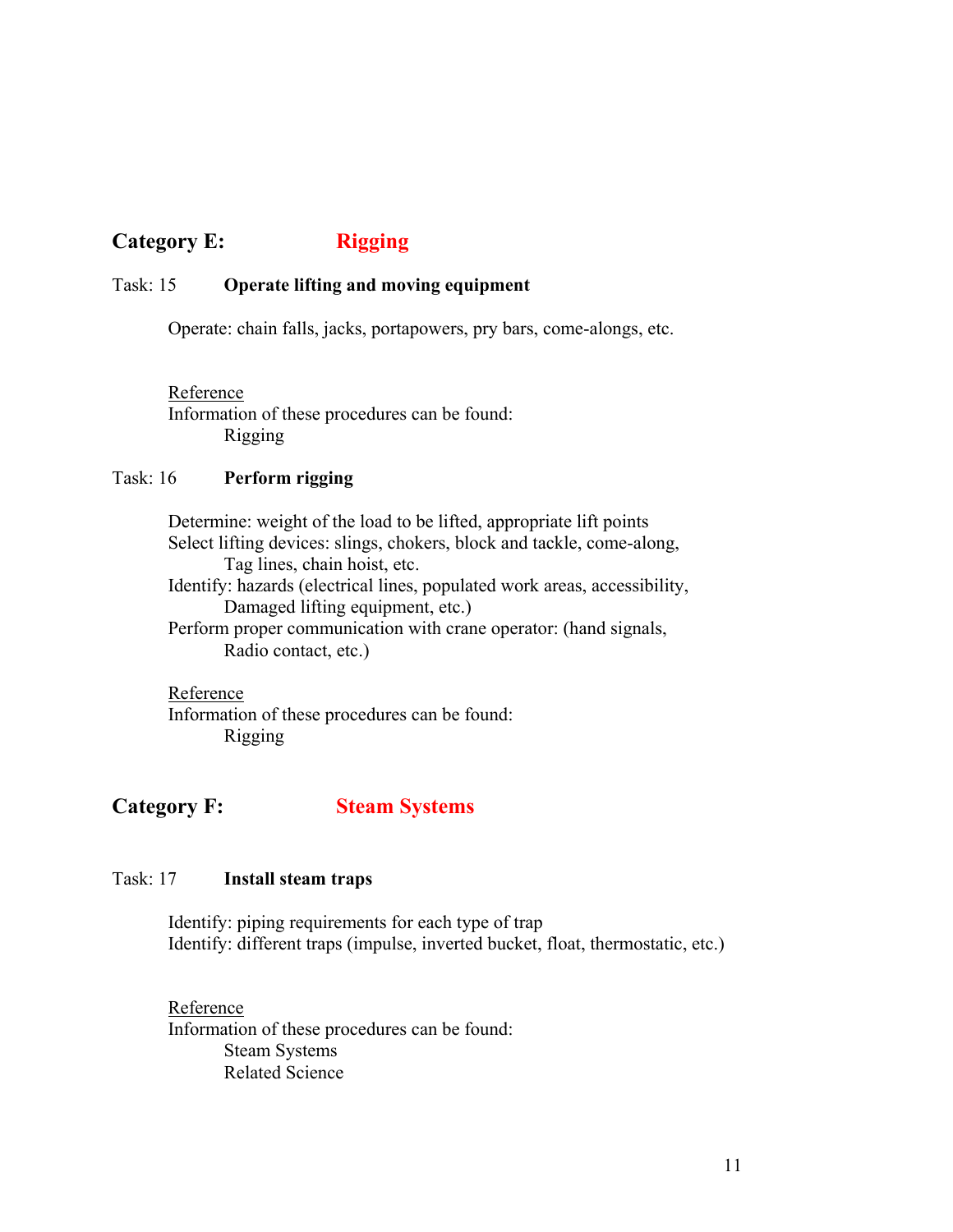#### Task: 18 **Install condensate piping and tanks**

Identify: function and operation (condensate pumps, traps, etc.) Identify: parts of steam piping system (mains, drips, expansion joints, risers, etc.) Identify: types of heat transfer equipment (convectors, exchangers, coils, etc.) Maintain: piping, valves, traps, etc. Install: piping and tanks

Reference Information of these procedures can be found: Steam Systems Related Science

#### Task 19: **Install gaskets in steam systems**

Identify: proper gaskets, bolts, nuts, and flanges Lubricate: bolts and flanges if required Install gaskets and make up flanges

Reference Information of these procedures can be found: Steam Systems

### **Category: G Instrumentation and Pneumatic Controls**

#### Task: 20 **Install industrial instrumentation system components**

Install: regulators, valves, filters, tubing, fittings, solenoids, sensors, transmitters, Transducers, controllers, orifice plates, flow meters, control valves, Air compressors, pressure reducing stations, etc.

#### Reference

Information of these procedures can be found: Instrumentation and Process Control

#### Task: 21 **Install pneumatic controls**

Install: air compressors, pressure reducing valves, tubing, thermostats, controllers, Transmitters, etc.

Reference

Information of these procedures can be found: **Pneumatics**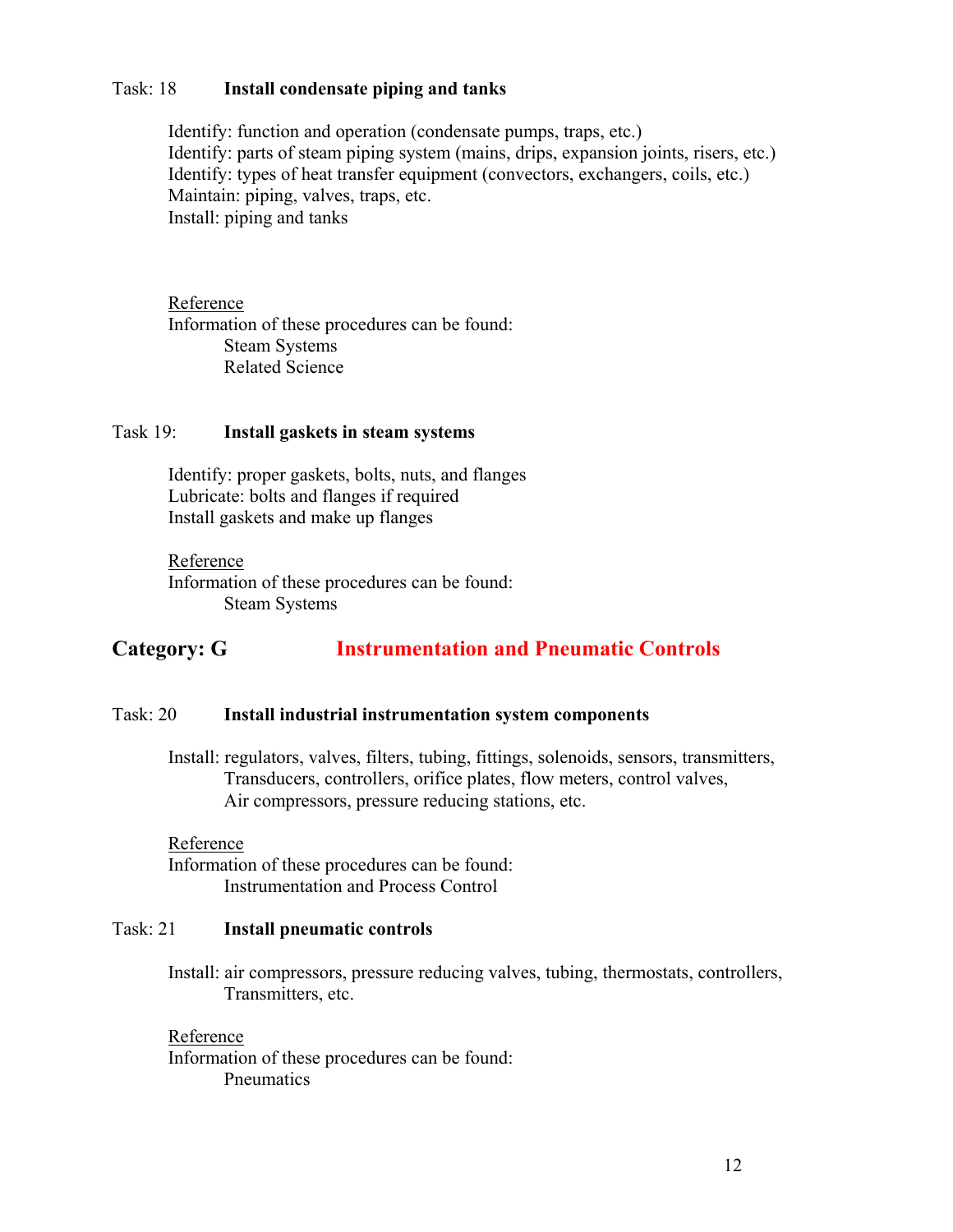### **Category H: Welding**

#### Task 22: **Perform brazing**

Demonstrate proper procedures for brazing Clean and prepare pipe and fittings Use flux if required Braze copper to copper, dissimilar metals

Reference Information of these procedures can be found: Soldering and Brazing

#### Task 23: **Perform SMAW and GTAW welding**

Identify: welding procedures, welding theories, correct polarities, Select: filler rod, purge gas (if required) Prepare ends Perform welding procedure

Reference Information of these procedures can be found: Oxy-Fuel Cutting and Welding and Shielded Metal-Arc Welding

#### Task 24: **Perform soldering**

Identify proper soldering theory Demonstrate proper methods of setting up equipment Clean and prepare pipe and fittings Perform solder technique

Reference Information of these procedures can be found: Soldering and Brazing

### **Category I: Hydronics**

#### Task: 25 **Install boilers**

Differentiate between steam and hot water boilers Identify types of steam boilers Identify types of hot water boilers Identify pipe required Identify system components Identify importance of eccentric reducers Identify operation of boilers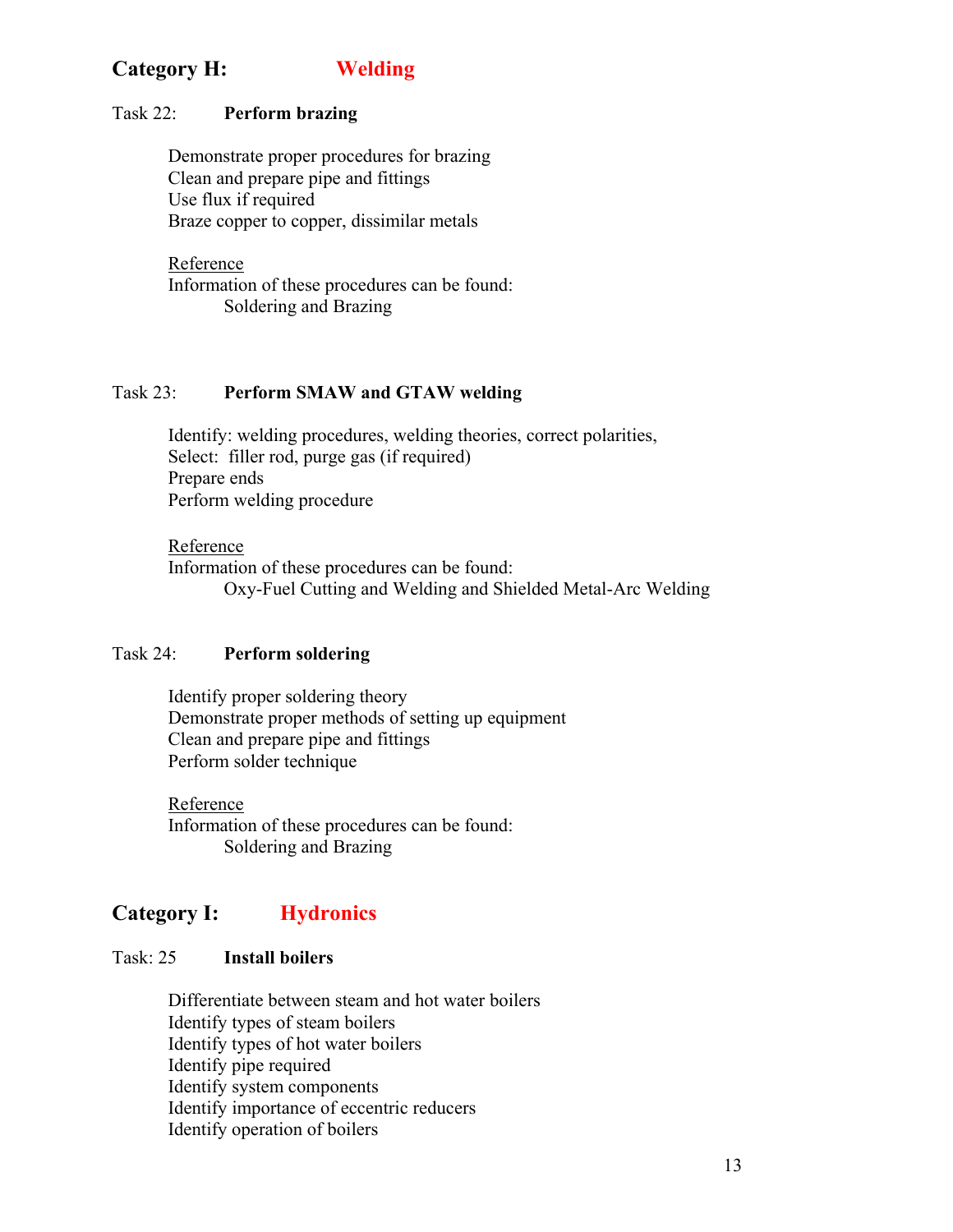Identify types of fuels Connect hot water boiler: supply and return piping, valves, Water make-up, expansion tanks, etc. Connect steam boiler: supply and return piping, valves, gages, etc.

Reference Information of these procedures can be found: Steam Systems Hydronic Heating and Cooling

### **Category J: Refrigeration and Air Conditioning**

#### Task: 26 **Install chillers**

Identify different types of compressors: centrifugal, scroll, rotary, etc. Identify different types of evaporators: flooded, dry Identify different types of condensers: air-cooled, water-cooled, evaporative Identify different types of metering devices: needle valve, thermostatic expansion Valve, high-side float, low-side float, etc. Install valves and accessories of chillers: oil separators, mufflers, solenoid valves, Dryers, sight glasses, pressures relief valves, etc. Select piping requirements for chillers

Reference Information of these procedures can be found: Refrigeration

#### Task: 27 **Install cooling towers**

Identify types of cooling towers: forced draft, induced draft, natural draft and Spray towers Install tower components: fan motors, wet decks, balancing valves, etc.

Reference Information of these procedures can be found: Refrigeration

### **Category K: Pumps**

#### Task: 28 **Install pumps**

Identify classifications: positive and non-positive displacement Identify types of positive displacement pumps: piston, reciprocating, Rotary, etc. Identify types of non-displacement pumps: centrifugal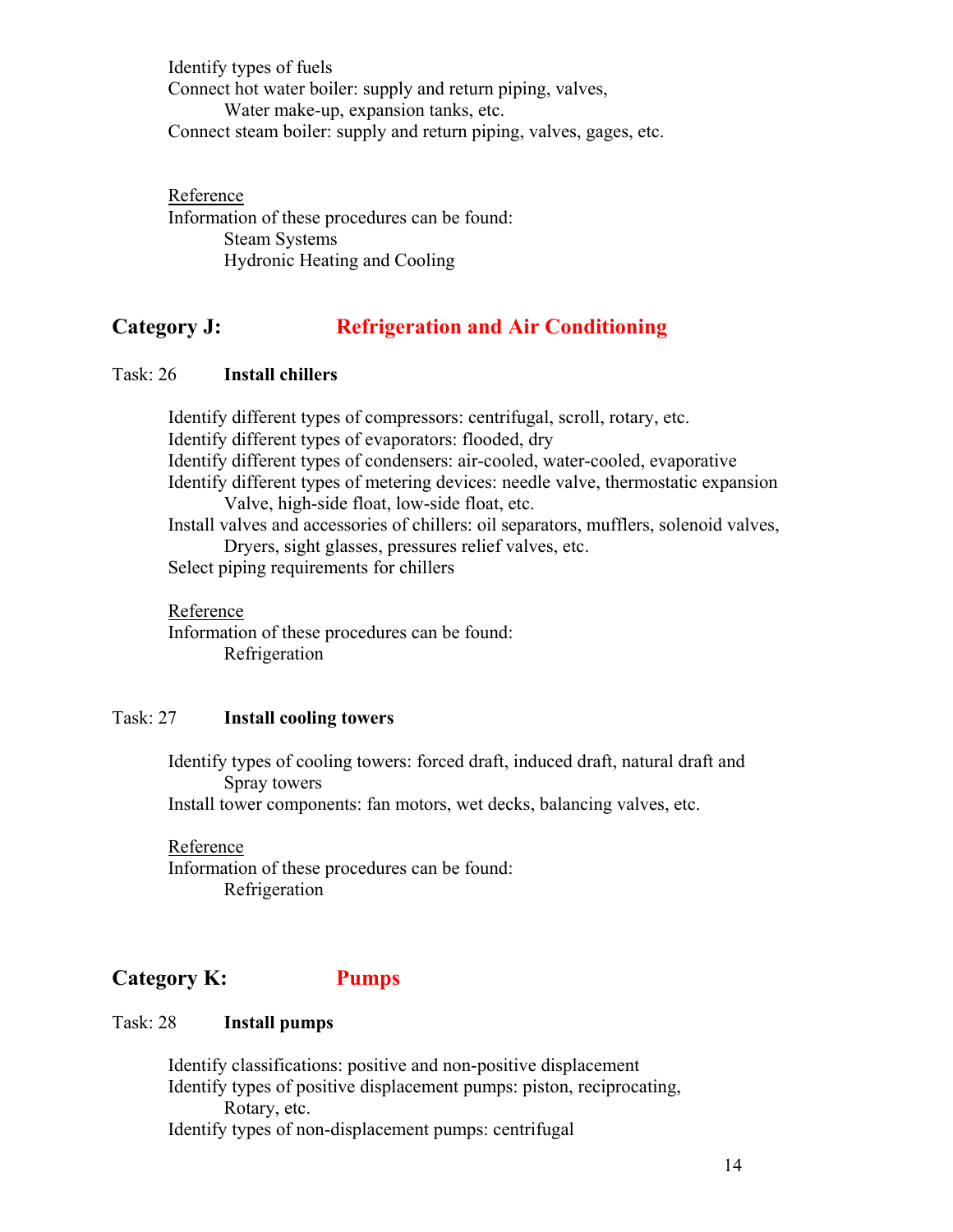Install: piping, flex connections, gaskets, gages, flanges, valves, etc.

**Reference** Information of these procedures can be found: Pumps

# **Study Guide Questions**

### **Category A: Piping and Tubing**

**1. What type of copper tubing joint requires the use of a ferrule?** 

- **A. Welded**
- **B. Compression**
- **C. Soldered**
- **D. Beaded**

**2. What type of copper tubing is not identified by color on the tubing itself?** 

**A. Soft tempered B. Hard drawn C. Extra hard D. Annealed** 

**3. The pipe fitting which makes a 180**° **turn is called a/an \_\_\_\_\_\_\_\_\_ :**

**A. eighth bend. B. lateral fitting. C. return fitting. D. elbow.** 

**4. The final step in the galvanizing of pipe is to dip the pipe into a bath of molten\_\_\_\_\_:** 

**A. mercury. B. aluminum. C. antimony. D. zinc.**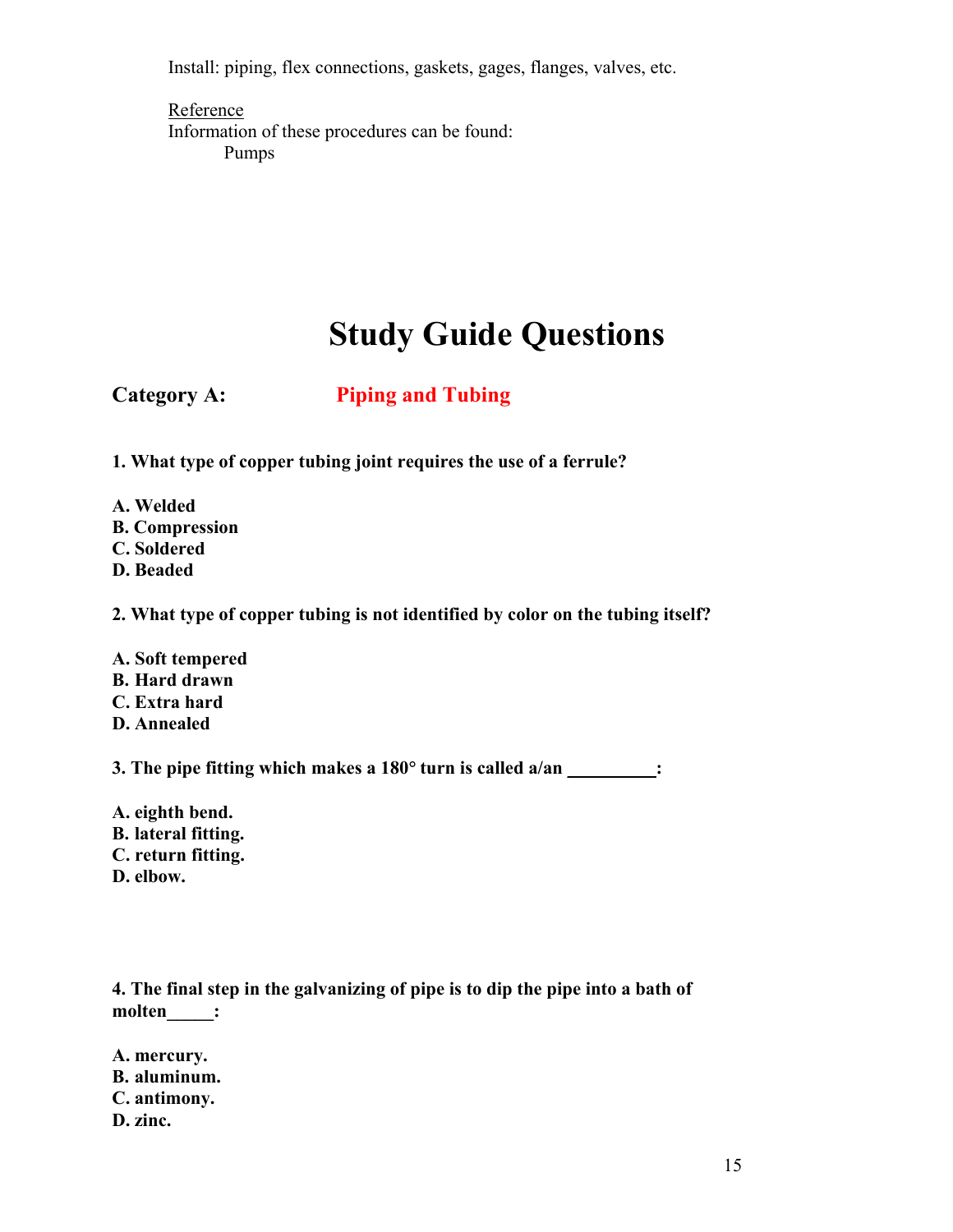**5. Which of the following is not a reason to use stud bolts instead of machine bolts for bolting flanged piping joints?** 

- **A. The stud bolt is more easily removed if corroded.**
- **B. The stud bolt is stronger than a machine bolt of the same size and material.**
- **C. Confusion with other bolts at the job site is avoided.**
- **D. Stud bolts in the less frequently used sizes and materials can be readily made from round stock.**
- **6. Where should the pressure enter a globe valve?**
- **A. Over the seat.**

**B. Depends on the desired action if the disc or plug becomes detached from the stem.(fail open or fail closed)** 

**C. Does not matter.** 

**D. Under the seat.** 

**7. In a piping installation allowing for expansion in two directions, how should the anchor(s) and guide(s) be positioned relative to each other?** 

- **A. Anchor, guide, anchor.**
- **B. Anchor, anchor, guide.**
- **C. Guide, anchor, guide.**
- **D. No guides are required.**

**8. What are 3 fuel gases used for heating pipe or tubing?** 

**A. Acetylene, propane, and argon.** 

- **B. MAPP, acetylene, and propane.**
- **C. Argon, MAPP. and acetylene.**
- **D. Propane, argon, and MAPP.**

**9. The purpose of the foot switch on a power-operated pipe cutting and threading machine is to:** 

**A. control the speed of the motor.** 

**B. leave the operator's hands free to hold the pipe.** 

**C. act as safety device to shut of the motor if the operator's foot is removed from the switch.** 

**D. reverse the rotation of the motor.** 

**10. Which of the following is not a reason for using cutting oil when threading pipe?** 

- **A. To protect the threads from rust.**
- **B. To reduce friction.**
- **C. To remove heat.**
- **D. To prevent metal chips from adhering to the dies**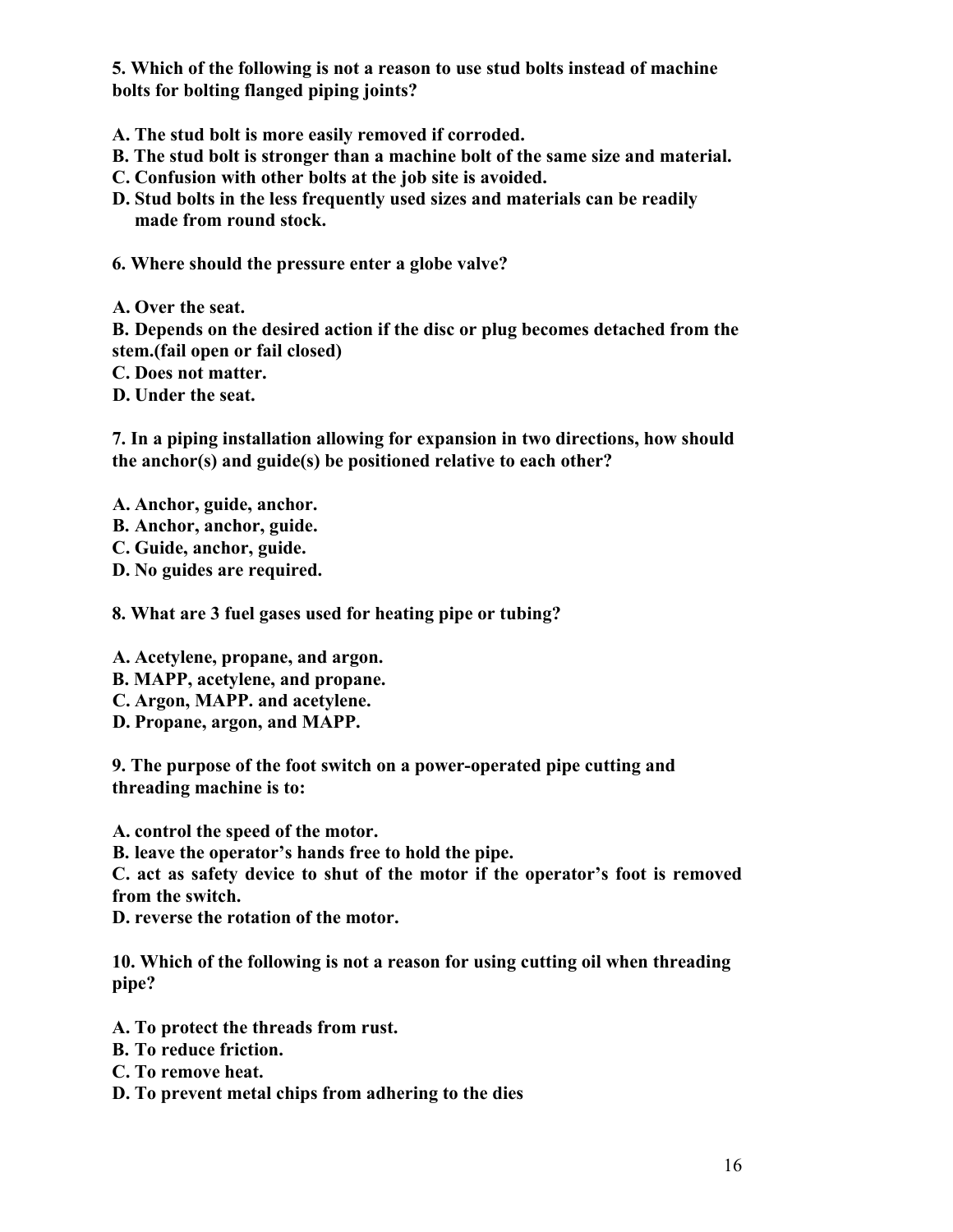**11.When is it safe to remove the old packing from a valve that is under pressure?** 

- **A. When the valve is completely open.**
- **B. When the valve is completely closed.**
- **C. When the valve is back seated.**
- **D. Never.**

**12. The color code for type "K" copper tube is:** 

- **A. Blue**
- **B. Green**
- **C. Red**
- **D. Yellow**

**13. Identify the copper fitting shown in the figure below.**

- **A. Coupling adapter**
- **B. CX FM adapter**
- **C. CX M adapter**
- **D. Dielectric adapter**



**Next page**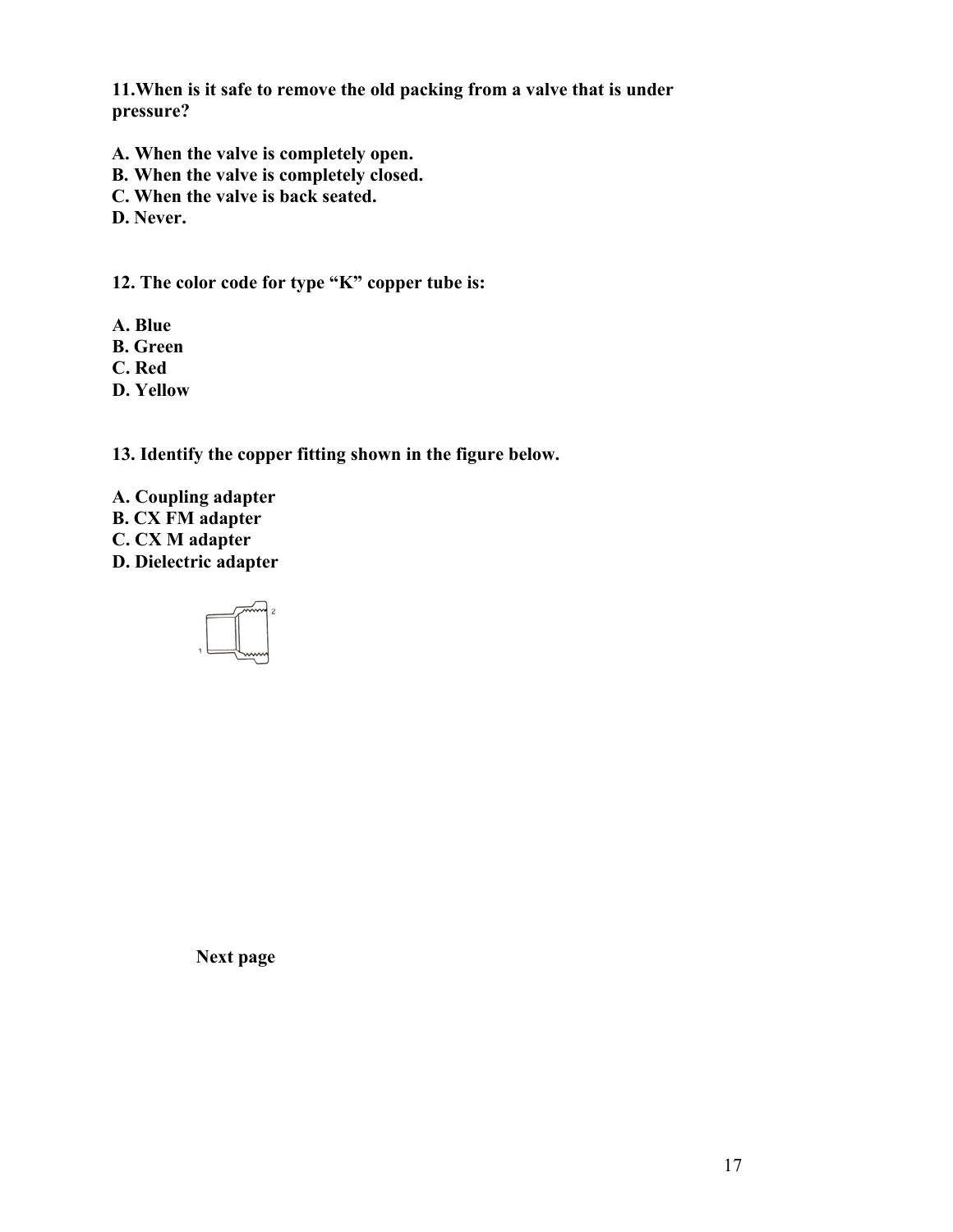**14. The correct way to order the reducing tee shown in the figure below is?** 

**A. 1" x 1 ½" x 2" B. 1 ½" x 1" x 2" C. 2' x 1 ½" x 1" D. 2" x 1" x 1 ½"** 



**15. Which of the follow types copper tube has the smallest wall thickness?** 

**A. M B. DWV C. K D. L** 

**16. What type of pipe hanger is shown below?**

- **A. Double eye nut**
- **B. Clevis**
- **C. Split ring hanger**
- **D. Double bolt pipe clamp**

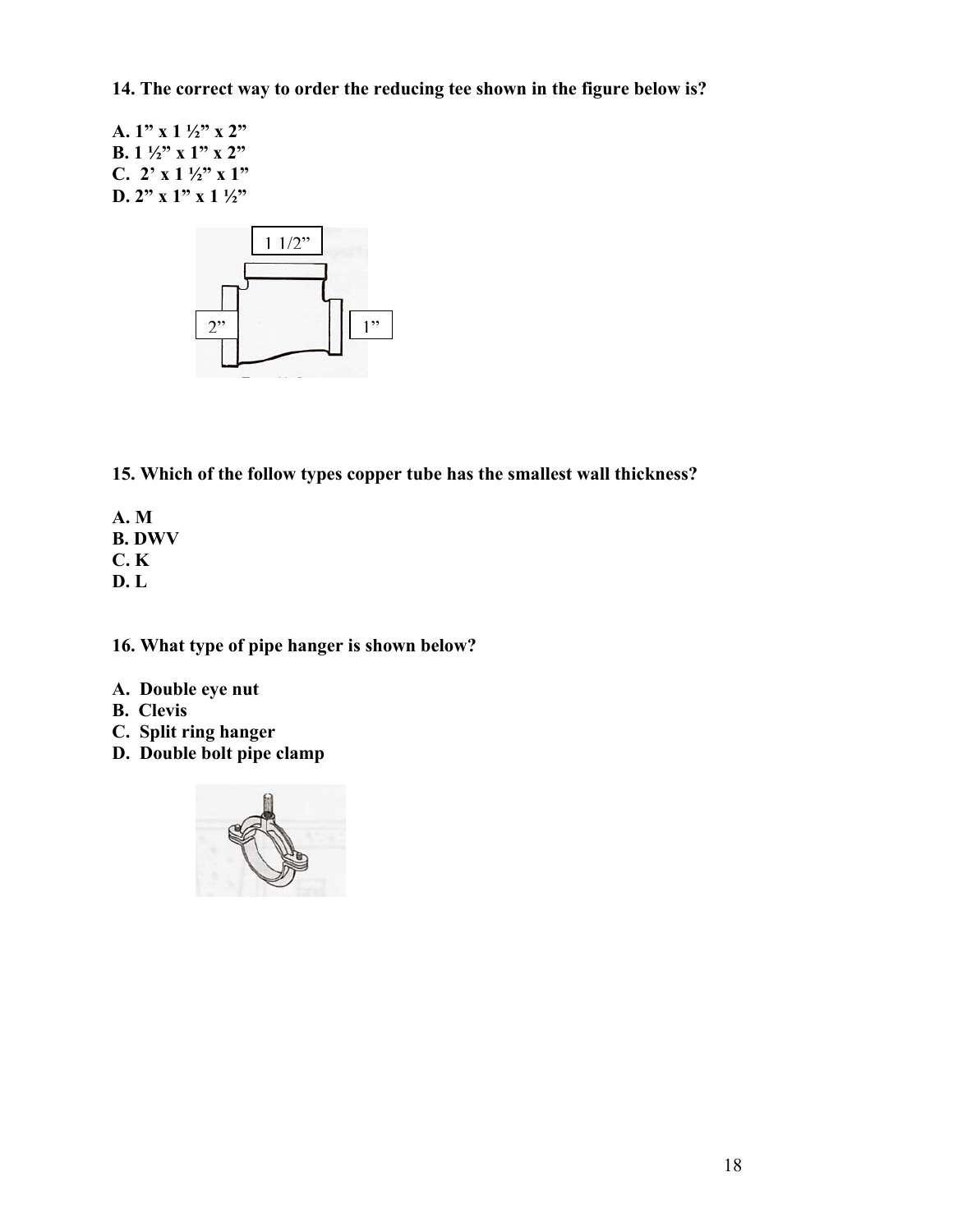**17. The proper name for the clamp shown below is:** 

**A. Top beam B. "J" hook C. Swivel adjuster D. Socket** 



### **18. The proper name for the hanger shown below is:**

**A. Ring swivel. B. Band. C. Clevis. D. Split.** 

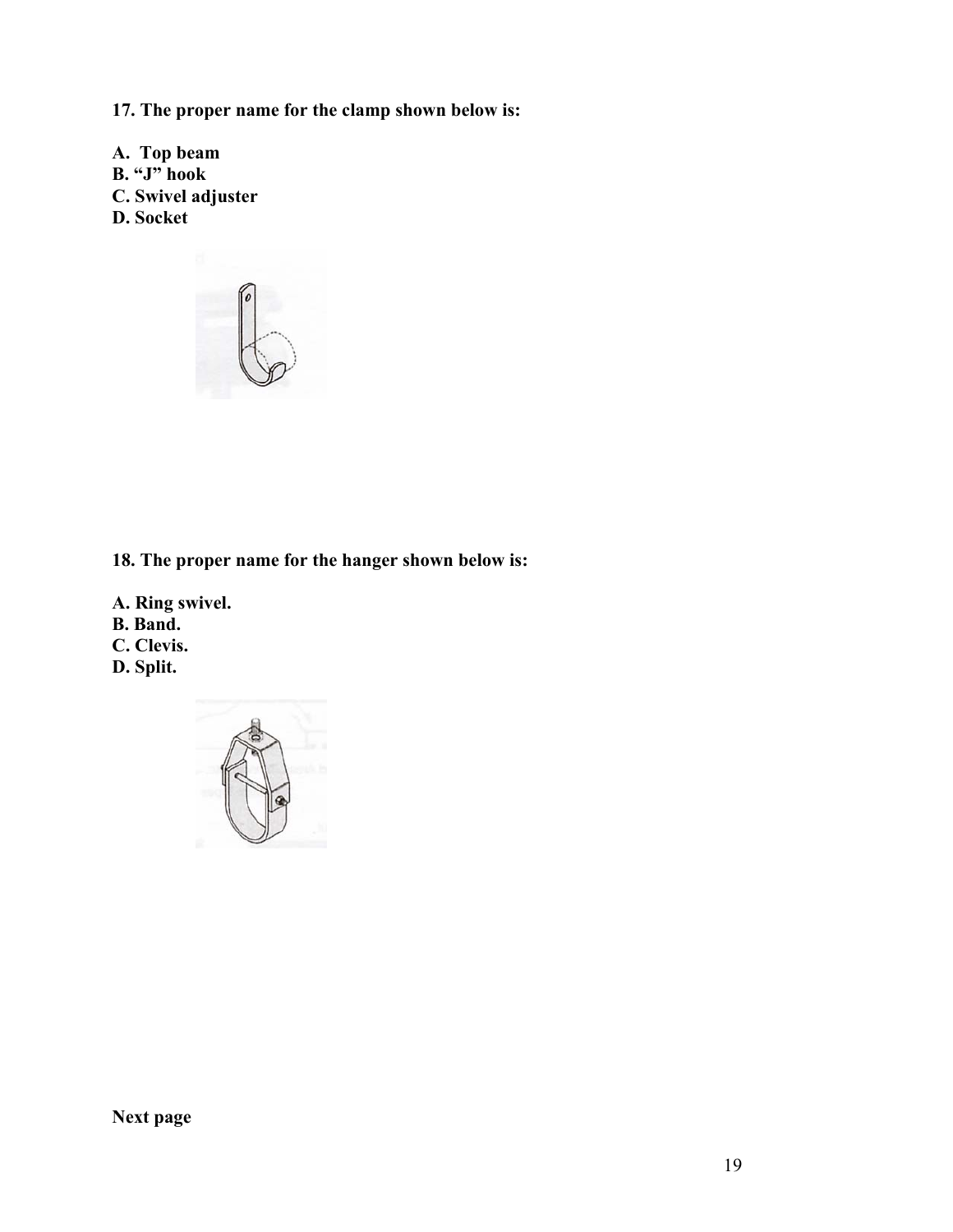#### **Category B: Blueprint Reading**

#### **FOR QUESTIONS 1 – 4 CALCULATE THE MEASUREMENTS FOR DIMENSIONS IN THE DRAWING BELOW:**



- **1. The correct measurement for elevation "A" is:**
- **A. 15'-0"**
- **B. 15'-6"**
- **C. 42'-6"**
- **D. 43'-6"**
- **2. The correct measurement for dimension "B" is**
- **A. 3'-9"**
- **B. 5'-5"**
- **C. 32'-3"**
- **D. 38'**
- **3. The correct measurement for dimension "C" is**
- **A. 11'-2"**
- **B. 15'**
- **C. 39'-8"**
- **D. 15'**
- **4. The correct measurement for elevation "D" is: A. 3'-8 11/16" B. 5'-4 11/16" C. 32'-2 11/16" D. 38'**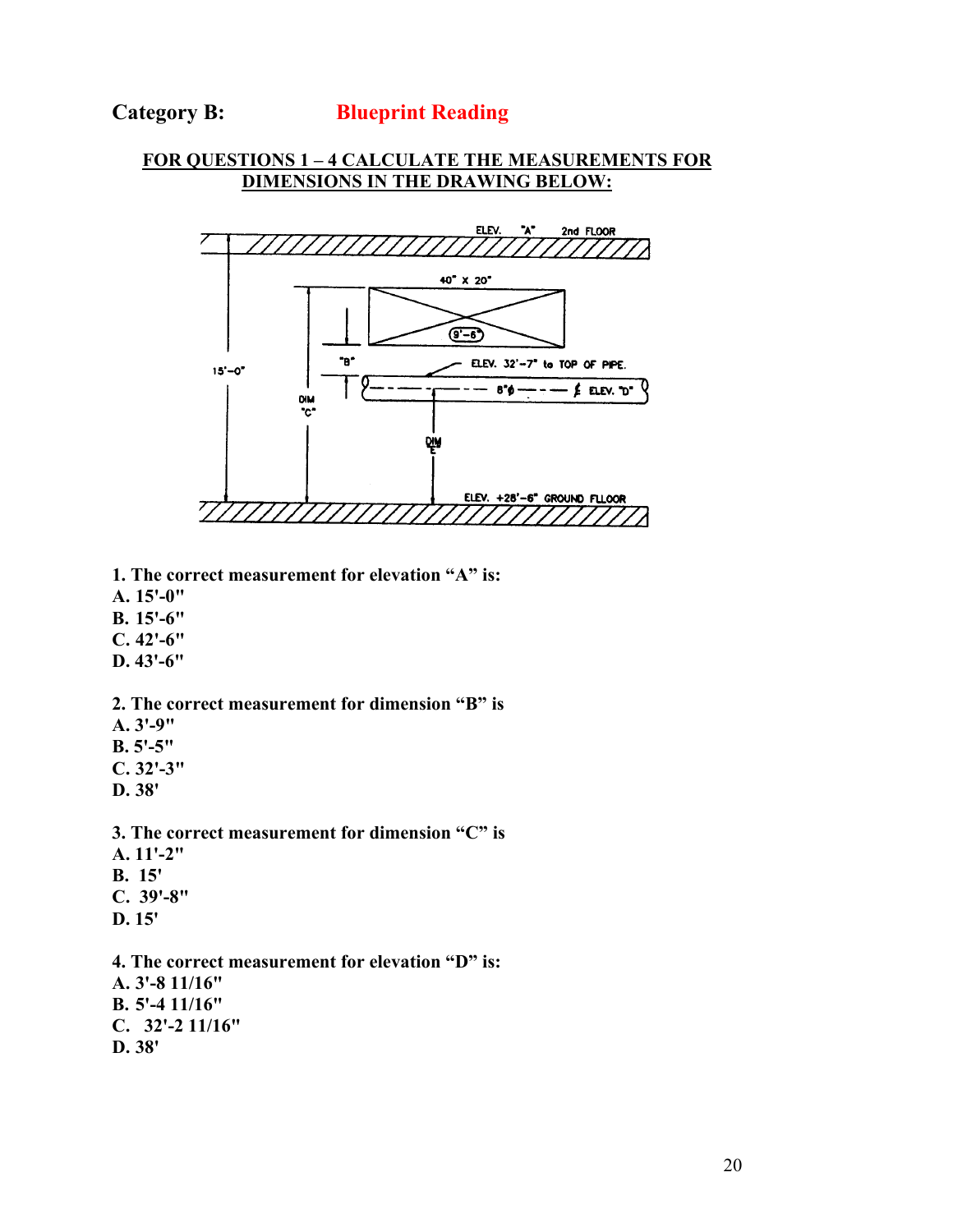**5. The type of drawing that views a building by looking directly at the front, top and side is referred to as a/an \_\_\_\_\_\_ \_\_\_\_\_\_\_\_\_\_\_\_\_\_\_\_\_\_\_\_\_\_\_\_\_\_\_\_\_drawing.** 

- **A. true isometric B. orthographic C. oblique**
- **D. cabinet**

**6. The type of drawing that most closely resembles an object as the eye would see it is referred to as a/an \_\_\_\_\_\_\_\_\_\_\_\_\_drawing.** 

**A. true isometric B. orthographic** 

- **C. oblique**
- **D. cabinet**

**7. The symbol below represents a:** 



**A. Flanged swing check valve.** 

**B. Screwed angle check valve.** 

**C. Screwed butterfly valve.** 

**D. Flanged butterfly valve.** 

**8. The symbol below represents a:** 



- **A. Screwed tee side outlet away from you.**
- **B. Screwed tee outlet towards you.**
- **C. Flanged tee outlet away from you.**
- **D. Flanged tee outlet towards you.**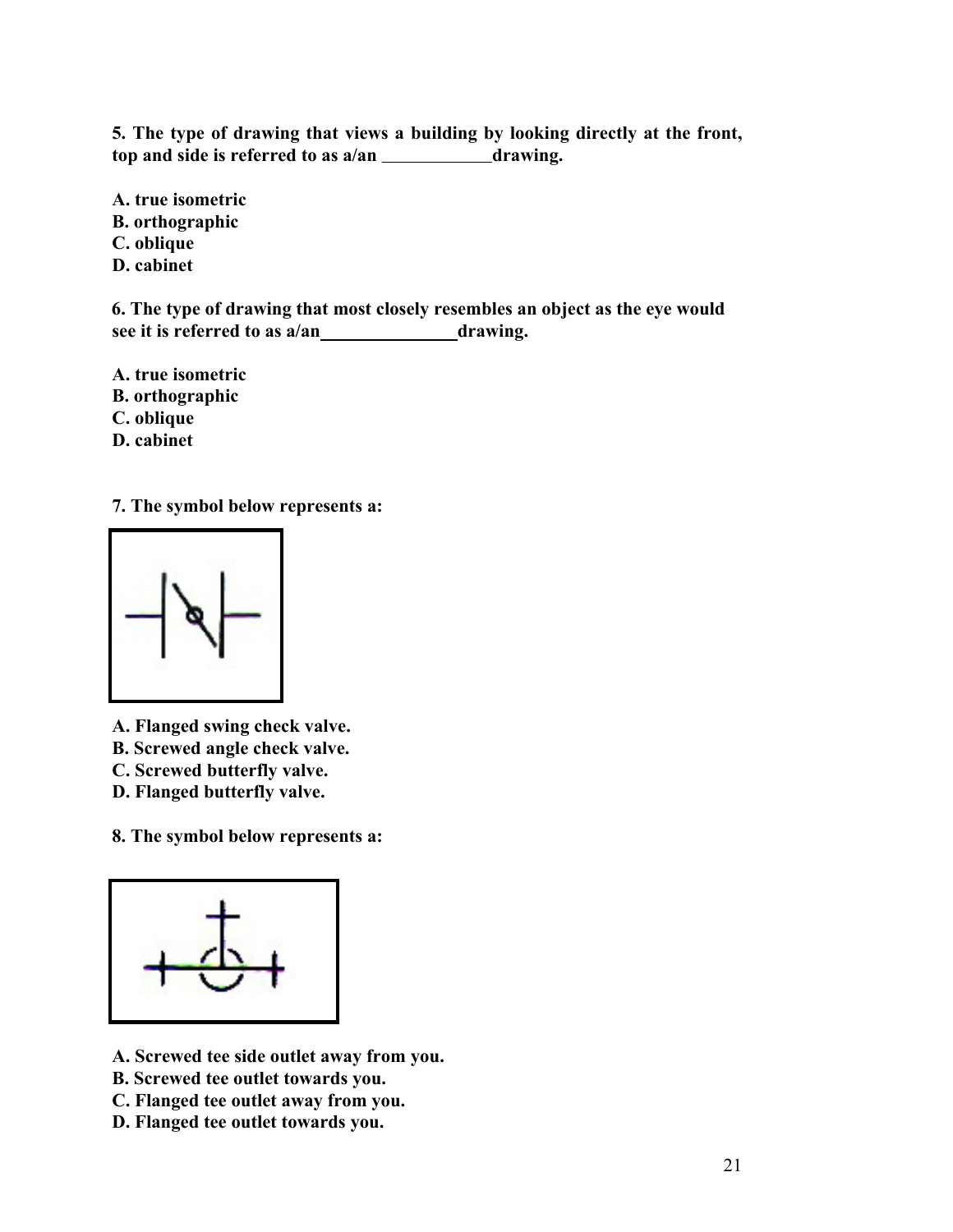### **Category C: Mathematics and Measurement**

**1. Which of the following constants are used when working with circles and areas?** 

**A. 3.1416, .7854 and 14.7. B. .7854, 14.7 and .01745. C. 14.7, .01745 and 3.1416. D. .01745, 3.1416 and .7854.** 

**2. How many 2" pipes can be supplied from a 6" header?** 

**A.3 B.6 C.9 D.12** 

**3. If the arc length for 90**° **= 1.57 x radius, find the outside arc of a standard 14" long radius weld ell.** 

**A. 13-15/16" B. 23-15/16" C. 33-15/16" D. 43-15/16"** 

**4. Which is the correct formula for the area of a circle?** 

**A. .7854 x D2 B.**  $\pi d^2$ **C. 3.1416 x D D. .7854 x r<sup>2</sup>**

**5. Convert 8" to hundredths of a foot.** 

- **A. .27' B. .47' C. .67'**
- **D. .87'**

**6. To figure the end-to-end measurement of a piece of pipe when the end-tocenter measurement is known the:** 

**A. pipe make-up must be added to the end-to-center measurement.** 

**B. pipe make-up must be subtracted from the end-to-center measurement.** 

**C. take-off must be added to the end-to-center measurement.** 

**D. take-off must be subtracted from the end-to-center measurement.**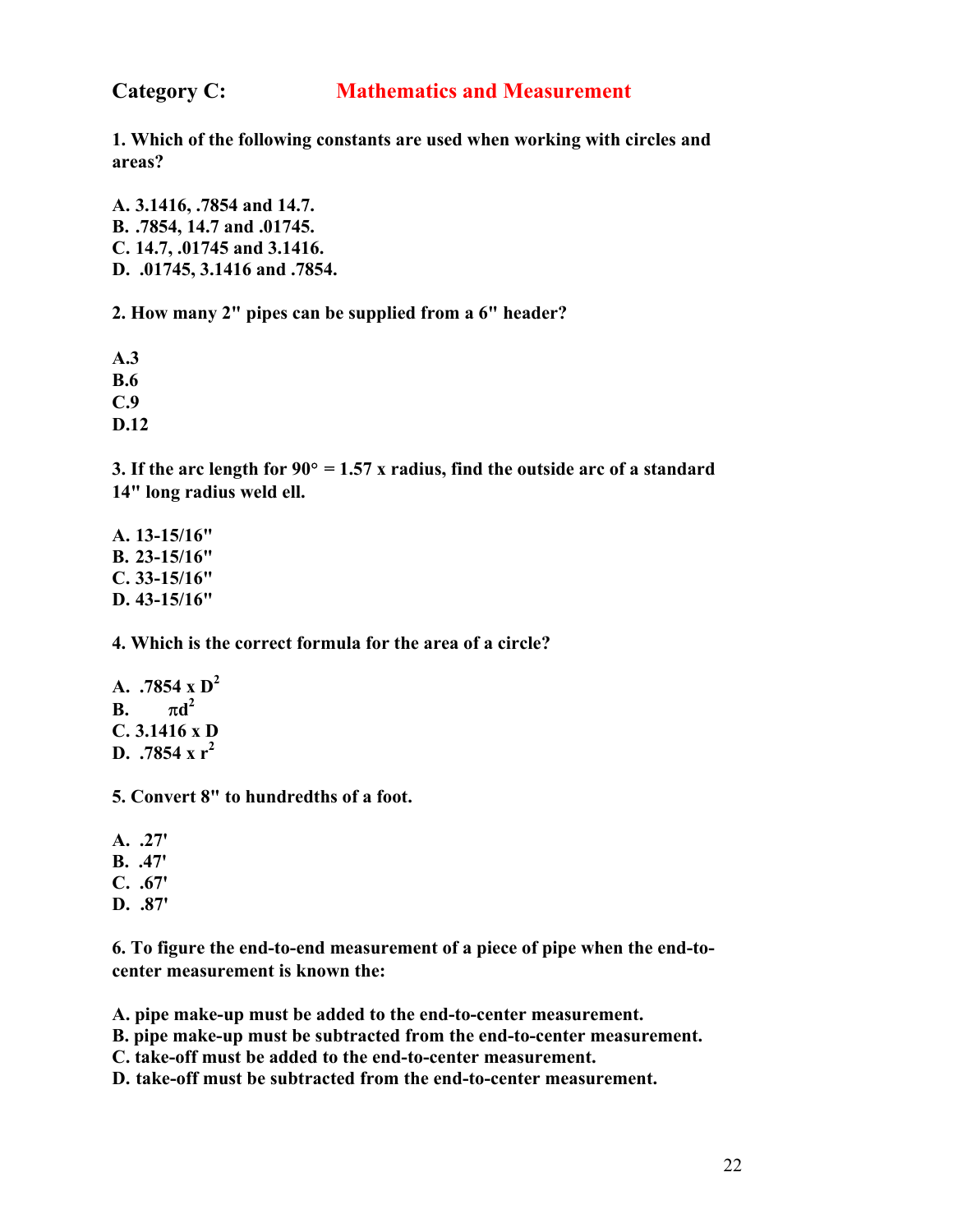**7. What is the Mechanical Advantage of a device when the Resistance is 100 lbs. and the Effort is** *5* **lbs.?** 

- **A. 20**
- **B. 20 lbs.**
- **C. 20 ft./lbs.**
- **D. 500 lbs.**

**8. Using the formula, Celsius = (Fahrenheit degrees - 32) ÷ 1.8, find the Celsius degrees if the Fahrenheit reading is minus 40.**

- **A. 4.44**
- **B. 40**
- **C. -40**
- **D. 44.4**

**9. If the travel of a 45**°**offset is known, what formula can be used to find the advance?** 

**A. Travel ÷ .707 B. Travel x 1.414 C. .707 x Travel D. Travel x .414** 

**10. When water changes to steam at atmospheric pressure it expands \_\_\_\_\_\_\_\_\_\_\_\_\_\_ times its original volume.** 

- **A. 17**
- **B. 170**
- **C. 1,700**
- **D. 17,000**

**11. The specific weight of mercury is:** 

- **A. .0361**
- **B. 13.6**
- **C. 29.921**
- **D. 34.16**

**12. Name three methods of transferring heat.**

**A. Conduction, convection and radiant.** 

- **B. Thermodynamic, conduction and convection.**
- **C. Radiant, thermodynamic and conduction.**
- **D. Convection, radiant and thermodynamic.**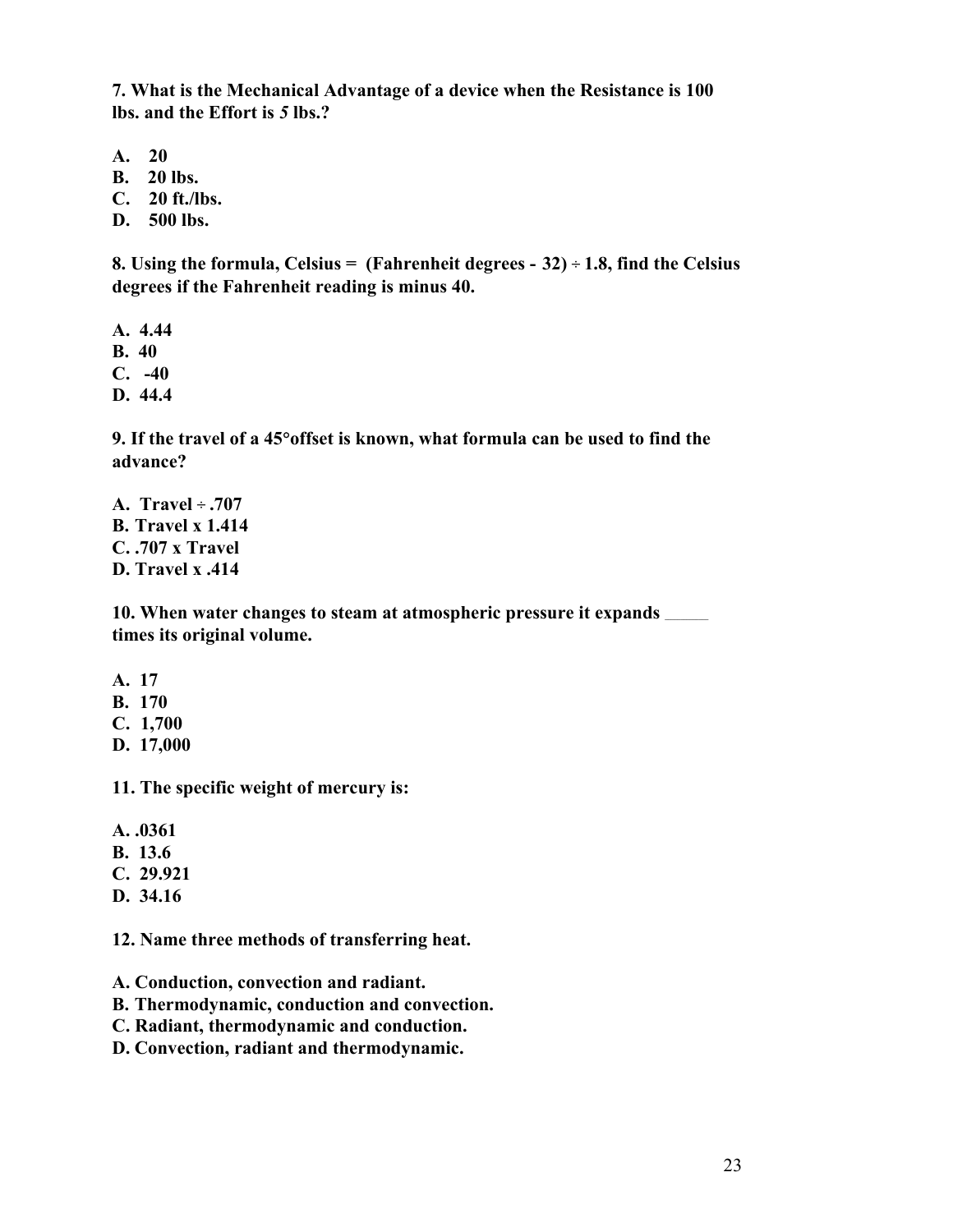**13.The anode rod used in a hot water heater to protect it from corrosion is made of:** 

- **A. Calcium.**
- **B. Magnesium.**
- **C. Aluminum.**
- **D. Boron**

**14. A neutral reading on a PH scale is \_\_\_\_.** 

- **A. 4.1**
- **B. 7.0**
- **C. 9.8**
- **D. 12.4**

**15. .433 psig is equal to how high of a water column?** 

- **A. 1'**
- **B. 2'**
- **C. 3'**
- **D. 4'**
- **16. One cubic foot of water weighs?**
- **A. 40 pounds**
- **B. 62.4 pounds**
- **C. 144 pounds**
- **D. 231 pounds**

**17. Standard atmospheric pressure at sea level is \_\_\_\_\_\_\_:** 

- **A. 0 psia**
- **B. .491 psia**
- **C. 2.31 psia**
- **D. 14.7 psia**

**18. One gallon of water weighs \_\_\_\_\_\_\_\_\_\_:** 

- **A. 1 pound**
- **B. 2.31 pounds**
- **C. 8.33 pounds**
- **D. 10.6 pounds**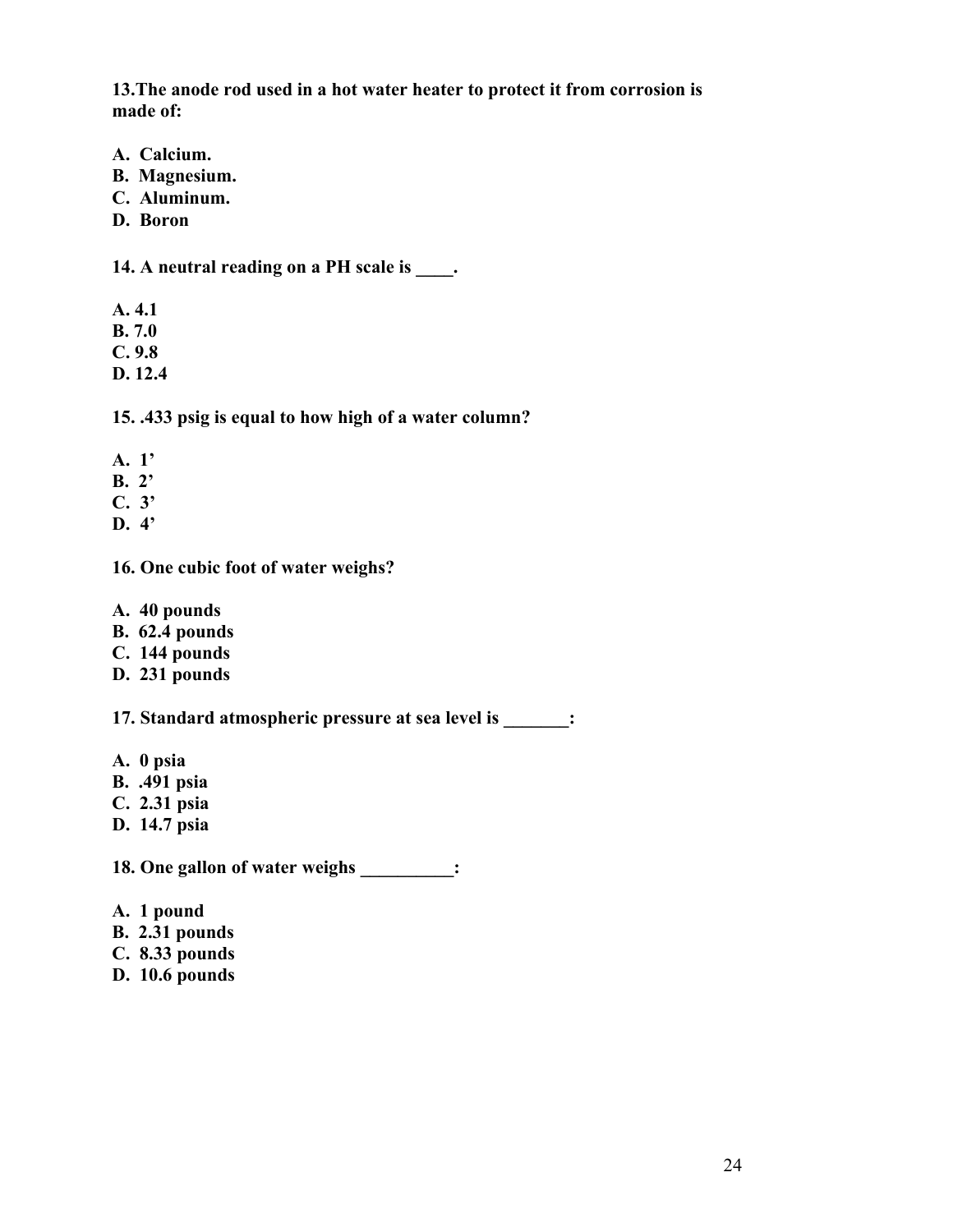**19. An increase in pressure will cause the boiling point of water to** 

**\_\_\_\_\_\_\_\_\_\_\_\_\_:** 

- **A. Increase.**
- **B. decrease.**
- **C. remain the same.**
- **D. expand.**

**20. What is the C-to-C measurement of the 45**° **offset in the drawing below?**

- **A. 10"**
- **B. 12"**
- **D. 14 ½"**
- **D. 24"**



- **21. What is the capacity in gallons of a water storage tank that measures 30" in diameter by 80" in length?**
- **A. 2400 gallons**
- **B. 1041 gallons**
- **C. 600 gallons**
- **D. 244 gallons**
- **22. Which of the following is the decimal equivalent of 5/8"?**
- **A. .625**
- **B. .580**
- **C. .400**
- **D. .375**

**23. The weight of 47 gallons of water is \_\_\_\_\_\_\_\_\_\_\_\_:** 

- **A. 108.5 pounds**
- **B. 203 pounds**
- **C. 376 pounds**
- **D. 391.5 pounds**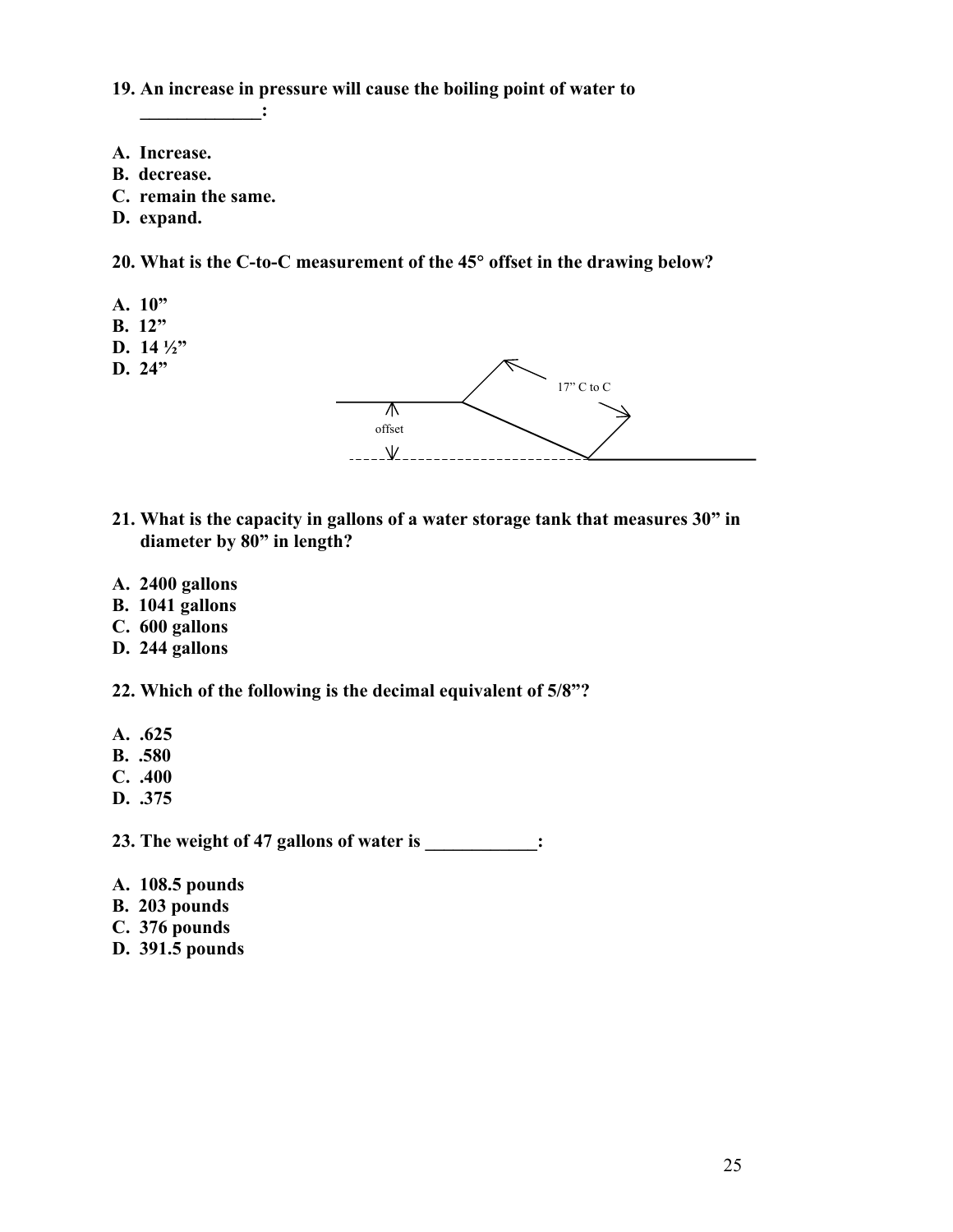### **Category D: Safety**

**1. Which of the following are not acceptable as part of a personal fall arrest system?** 

**A. Shock absorbers.** 

- **B. Dee rings.**
- **C. Body belts**
- **D. Harnesses**

**2. Which of the following methods of access to a scaffold is prohibited?** 

- **A. Climbing the cross braces.**
- **B. Using job made ladders.**
- **C. Using a manufacturer's approved clamp-on ladder.**
- **D. Using frames with built-in ladders.**

**3. What is the minimum safe clearance between cranes and energized power lines operating at 50kV or below?**

- **A. 2 feet.**
- **B. 10 feet**
- **C. 15 feet**
- **D. 18 feet**

**4. Which of the following is a key element of a comprehensive safety and health program?** 

- **A. Drug and alcohol testing.**
- **B. Record keeping.**
- **C. Pre-employment physicals.**
- **D. Hazard prevention and control.**

**5. Ladders with visible defects, such as broken rungs, cracked side rails, or broken steps must be:** 

- **A. Tagged and removed from service.**
- **B. Repaired with #9 wire.**
- **C. Used with care.**
- **D. Used only on small jobs.**

**6. The only entity that has the responsibility and authority to appoint the competent person is:** 

**A. the job steward. B. the job superintendent. C. the employer. D. OSHA.**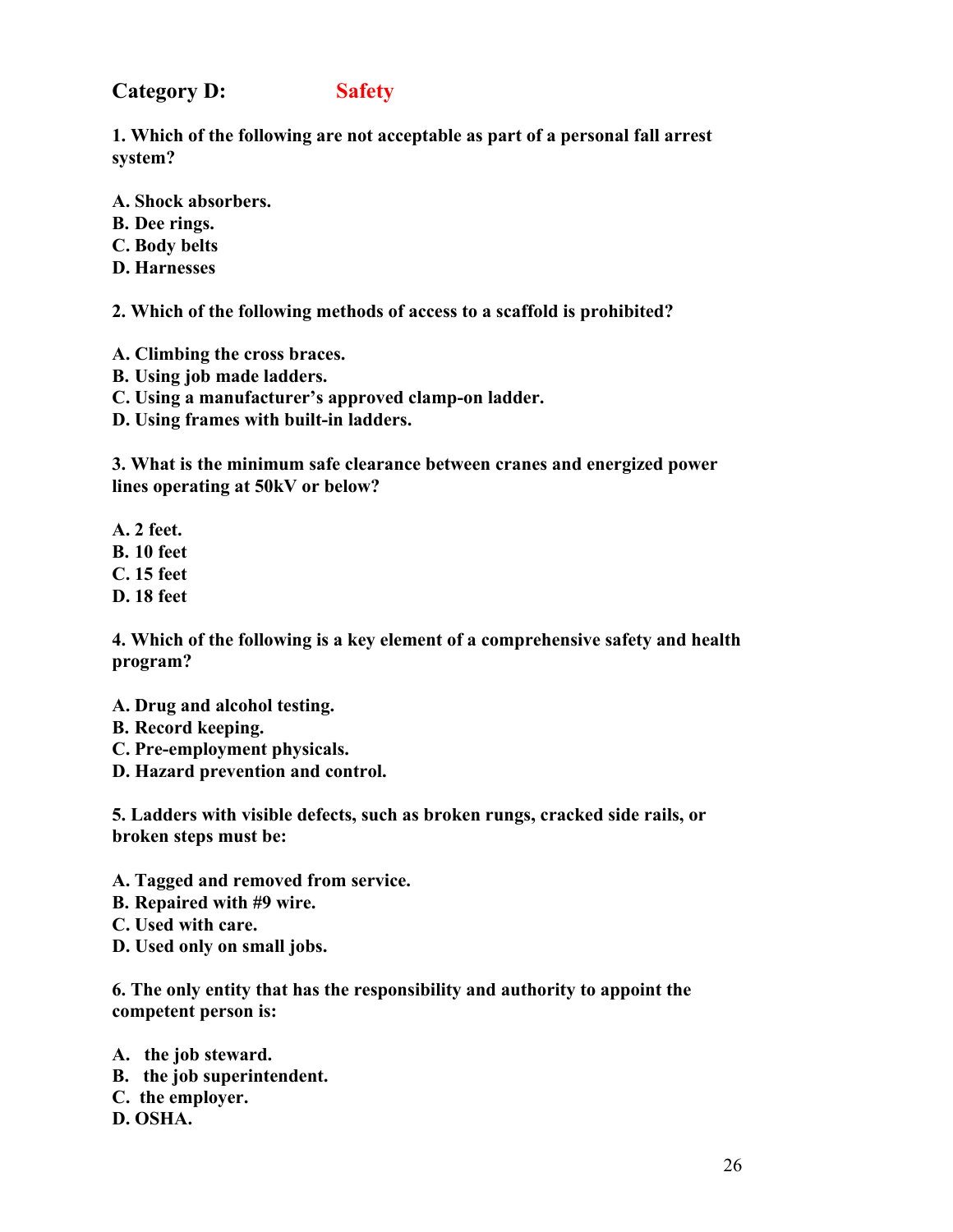**7. Which of the following is not an essential element necessary to produce an ordinary fire?** 

- **A. Fuel**
- **B. Hydrogen**
- **C. Heat**
- **D. Oxygen**

**Category E: Rigging** 

**1. Which of the elements of a wire rope aid in absorbing "Shock Loads"?** 

- **A. The strand**
- **B. The wire**
- **C. The core**
- **D. The rope**

**2. Identify the knot below.**

- **A. Pipe**
- **B. Clove**
- **C. Square**
- **D. Granny**



- **3. Identify the hand signal below**
- **A. Extend boom**
- **B. Dog everything**
- **C. Travel forward**
- **D. Swing load**

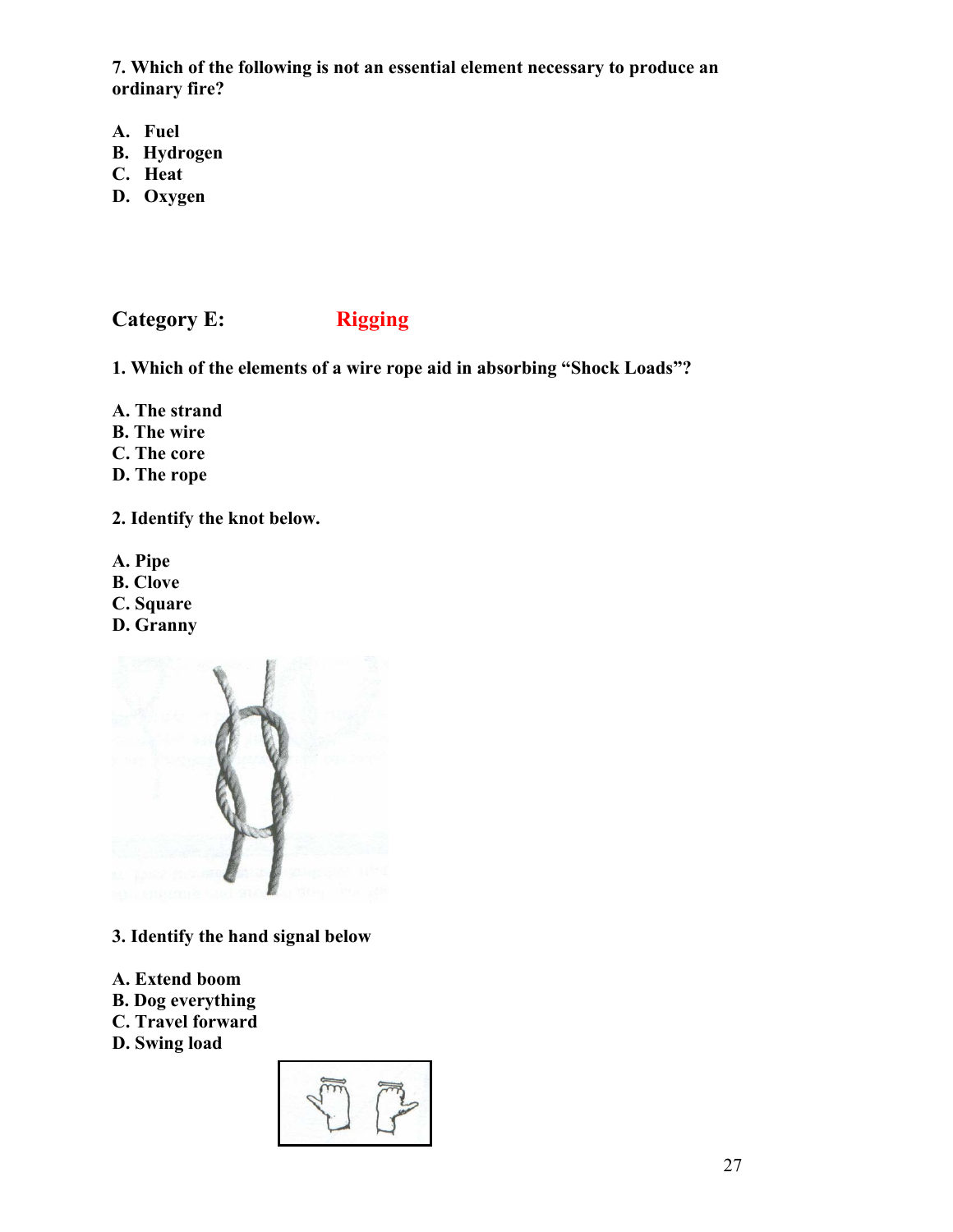**Category F: Steam Systems**

**1. The pipe that connects the steam header to the boiler return connection is the:** 

**A. Equalizing line B. Down feed line C. Wet return D. Boiler return** 

**2. A thermostatic steam trap that fails in the closed position would cause a heating unit to become:** 

- **A. Steam bound B. Waterlogged C. Superheated**
- **D. Vapor locked**

**3. The device that controls the pressure in a low pressure steam boiler is called a:**

**A. Pressuretrol B. Aquastat C. Thermostat D. Thermocouple** 

**Category: G Instrumentation and Pneumatic Controls** 

**1. A diamond on an instrumentation loop diagram encloses information concerning:** 

- **A. Calibration**
- **B. Action**
- **C. Range**
- **D. Set point**

**2. Which type of orifice plate is designed to measure flow of liquids containing solids?** 

- **A. Segmental**
- **B. Eccentric**
- **C. Concentric**
- **D. Vented**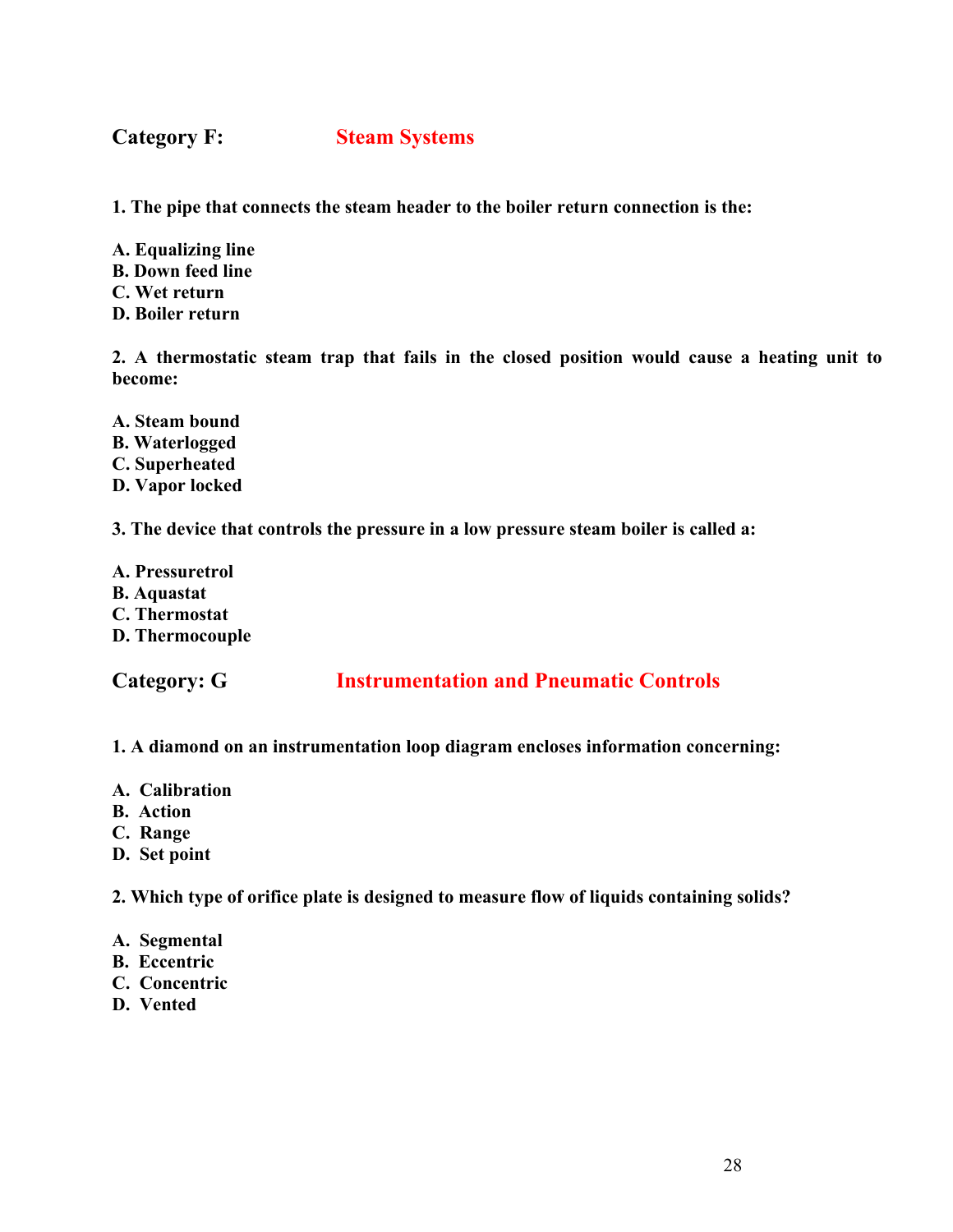**3. Which component in a closed control loop is the primary element?**

- **A. Controller**
- **B. Control Valve**
- **C. Sensor**
- **D. Converter**

**Category H: Welding** 

- **1. The main cause of undercutting is:**
- **A. Too low of a current setting**
- **B. Too slow of a travel rate**
- **C. Too long of an arc**
- **E. Too fast of a travel rate**

**2. What is the function of the covering on the electrodes during the process of "Shielded Metal-Arc Welding"?** 

- **A. To provide an oxygen barrier.**
- **B. To stabilize and direct the force of the arc**
- **C. To gather impurities in the form of slag.**

**D. All of the above** 

**3.When arranging weld coupons for testing position 6G:** 

- **A. Axis of pipe should be vertical**
- **B. Axis of pipe should be horizontal**
- **C. Axis of pipe should be on a 45 degree**
- **D. Axis of pipe not of importance**

**4. Both soldered and brazed joints are made by heating a properly prepared joint to the proper temperature and the flowing of a filler metal by means of:** 

- **A. Capillary action**
- **B. Tinning action**
- **C. Wetting action**
- **D. Coalescence action**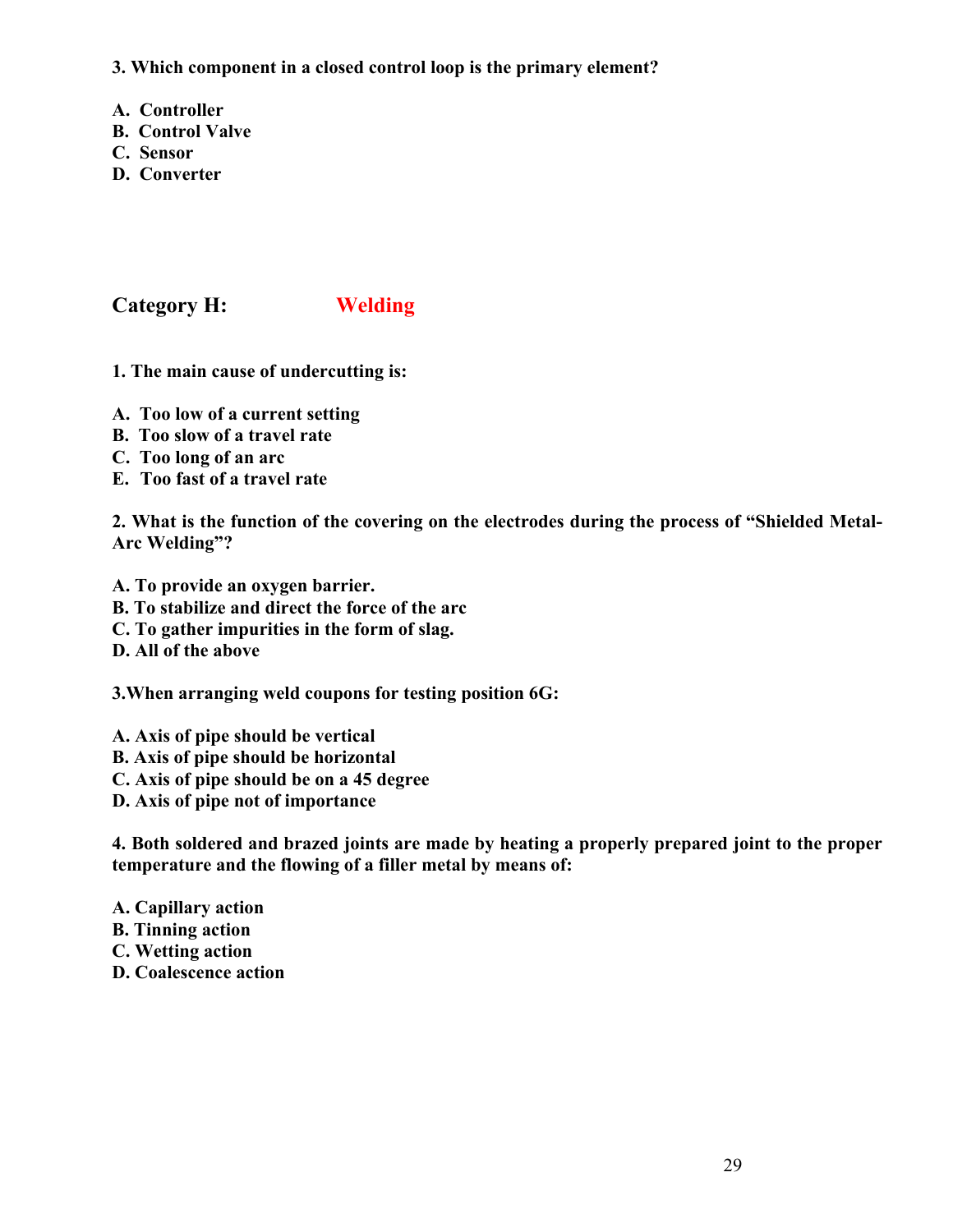### **Category I: Hydronics**

1. **When changing pipe sizes in the horizontal supply or return lines of a two-pipe hot water heating system use:** 

- **A. Concentric reducers**
- **B. Concentric reducing bushings**
- **C. Eccentric reducers, flat on top**
- **D. Eccentric reducers, flat on bottom**
- **2. A triple-duty valve is installed:**
- **A. On top of a hot water heating boiler**
- **B. In the bottom connection of the compression tank**
- **C. In the hot water heating pumps suction piping**
- **D. In the hot water heating pumps discharge piping**

### **Category J: Refrigeration and Air Conditioning**

- **1. An oil separator is required on systems using:**
- **A. Ammonia B. CFC-12 C. HCFC-22 D. Brine**

**2. In the cooling cycle, which component throttles the flow of refrigerant?** 

**A. Evaporator B. Condenser C. Compressor D. Expansion Device**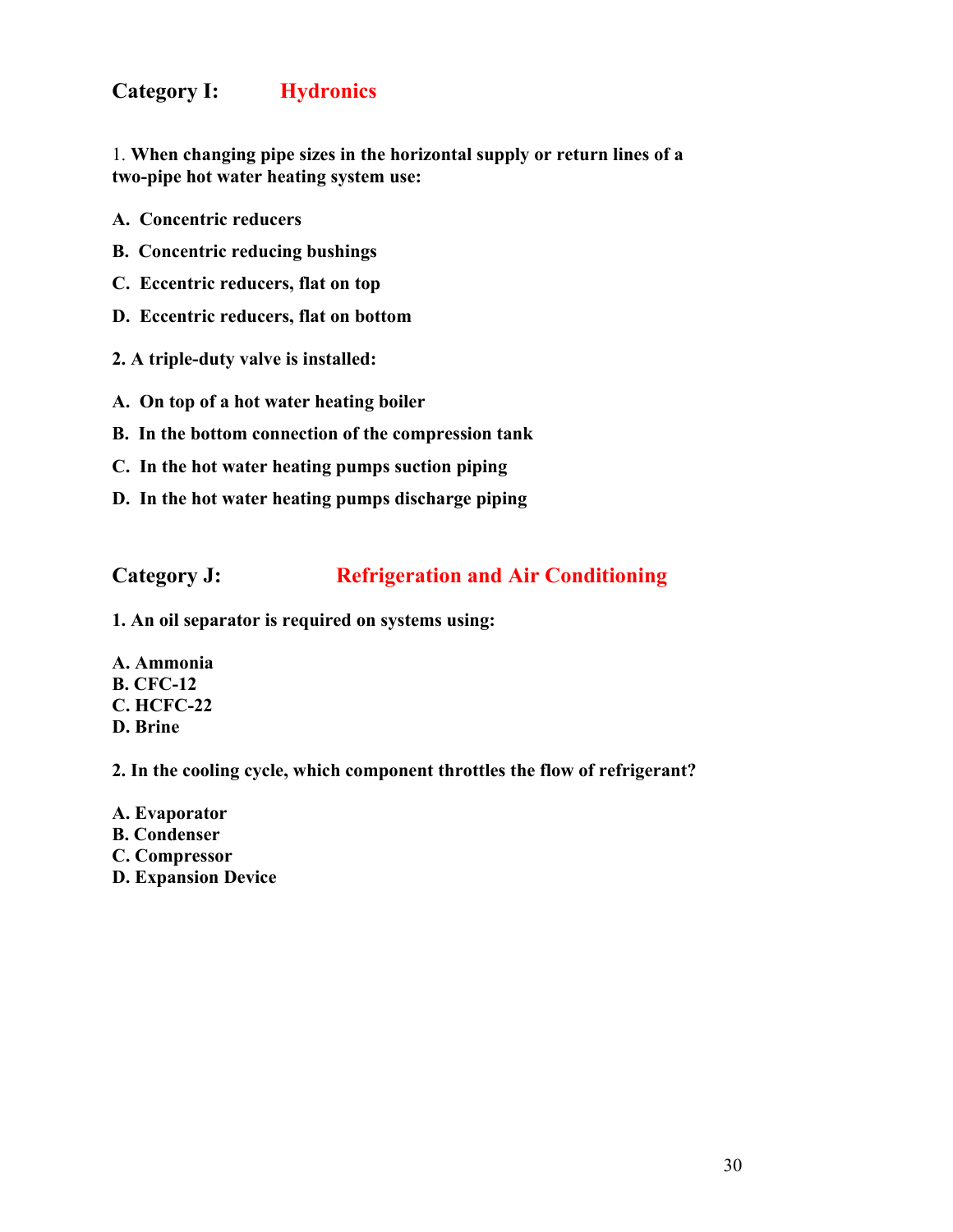**Category K: Pumps** 

**1.** If a pump is operating under static suction lift conditions, a **may be installed in the suction line to avoid losing the pump's prime each time the pump shuts off.** 

- **A. strainer**
- **B. globe valve**
- **C. foot valve**
- **D. suction diffuser**

**2. In Fig. 1. what will the static pressure be at position 1 on the suction gage when the pump is off, if the suction gage position 3 reads 69.5 PSIG and the discharge gage position 4 reads 100 PSIG when the pump is on?** 



**3. A valve on the suction side of the pump should be:** 

- **A. Before the strainer and fully open.**
- **B. After the strainer and fully open.**
- **C. Before the strainer and throttled to the GPM requirement.**
- **D. After the strainer and throttled to the GPM requirement.**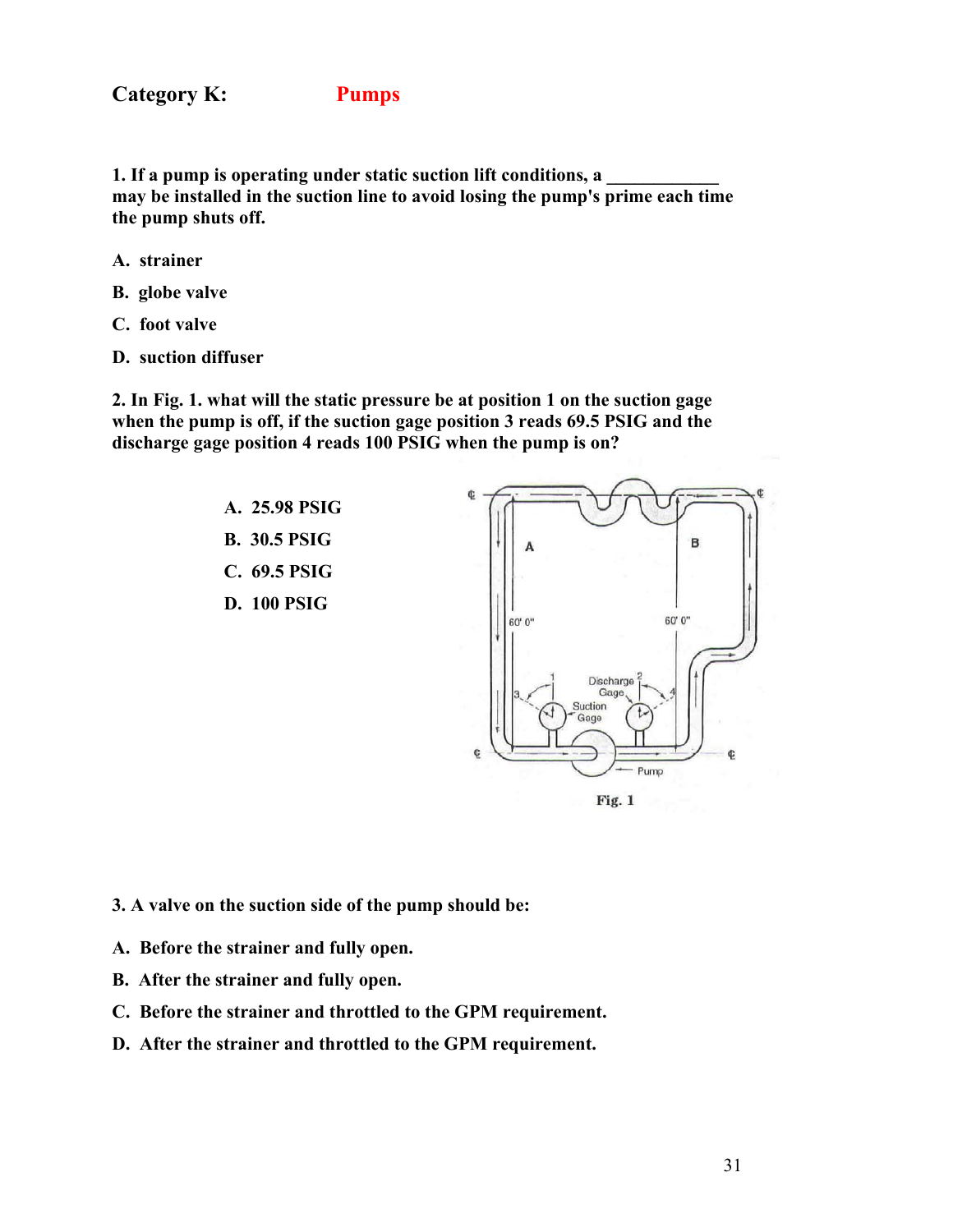# **Answer Key**

**Category A: Piping and Tubing**

- **1. B**
- **2. A**
- **3. C**
- **4. D**
- **5. B 6. B**
- **7. C**
- **8. B**
- **9. C**
- **10. A**
- **11. D**
- **12. B**
- **13. B**
- **14. D**
- **15. B 16. C**
- **17. B**
- **18. C**

### **Category B: Blueprint Reading**

- **1. D**
- **2. B**
- **3. C 4. C**
- **5. B**
- **6. A**
- **7. D**
- **8. A**

### **Category C: Mathematics and Measurement**

- **1. D**
- **2. C**
- **3. D**
- **4. A**
- **5. C 6. D**
- **7. A**
- **8. C**
- **9. C**
- **10. C**
- **11. A**
- **12. A**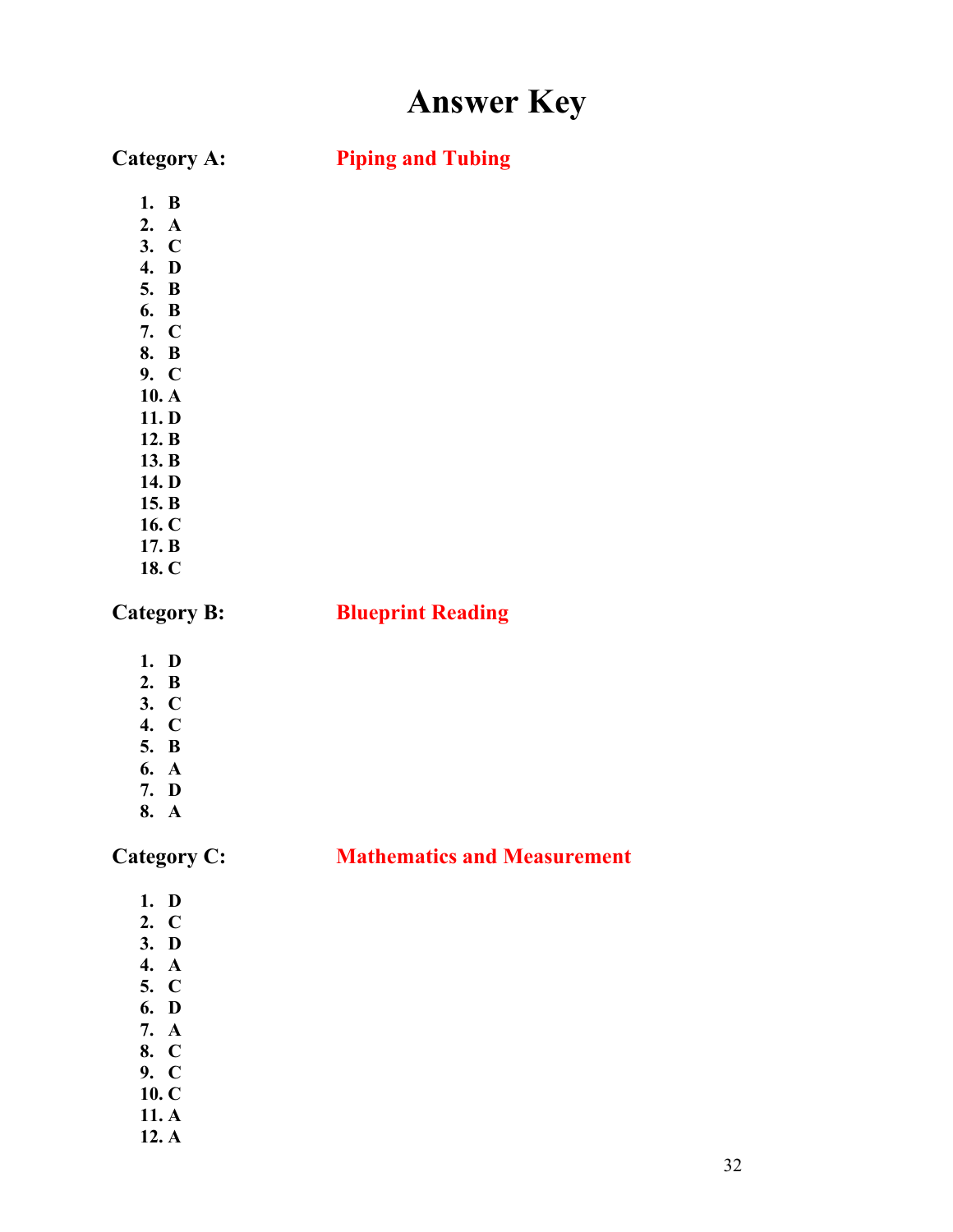| 13. B   |  |
|---------|--|
| 14. B   |  |
| 15. $A$ |  |
| 16. B   |  |
| 17. D   |  |
| 18. C   |  |

- **19. A**
- **20. B**
- **21. D**
- **22. A**
- **23. D**

**Category D: Safety** 

- **1. C**
- **2. A**
- **3. B**
- **4. D 5. A**
- **6. C**
- **7. B**

**Category E: Rigging** 

- **1. C** 
	-
- **2. D 3. A**

**Category F: Steam Systems**

- **1. A**
- **2. B**
- **3. A**

**Category: G Instrumentation and Pneumatic Controls** 

- **1. D**
- **2. A**
- **3. C**

**Category H: Welding** 

- **1. D**
- **2. D**
- **3. C**
- **4. A**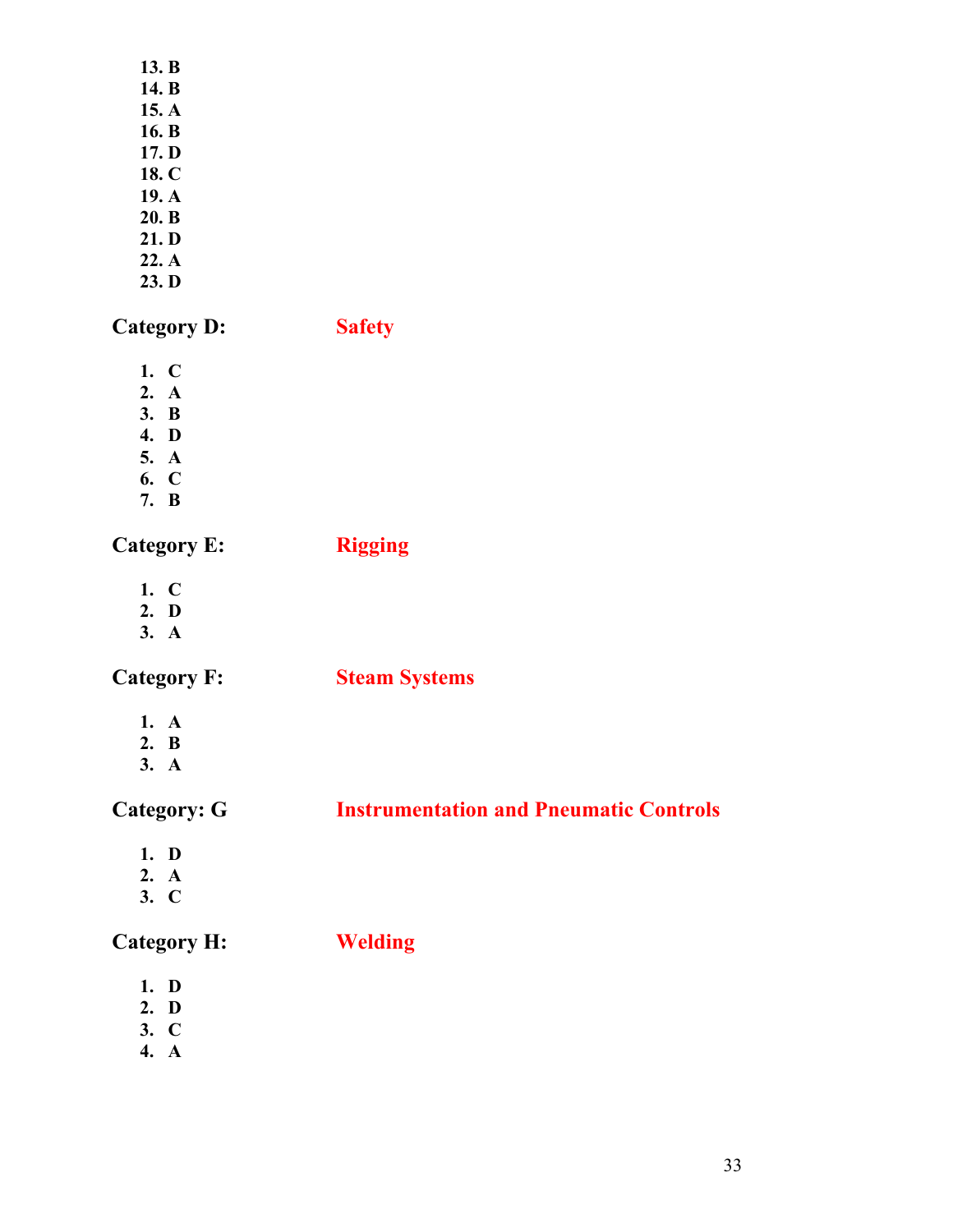| <b>Category I:</b> | <b>Hydronics</b>                          |
|--------------------|-------------------------------------------|
| $1. \, C$<br>2. D  |                                           |
| Category J:        | <b>Refrigeration and Air Conditioning</b> |
| 1. A<br>2. D       |                                           |
| Category K:        | <b>Pumps</b>                              |
| 1. C               |                                           |

**2. A 3. A**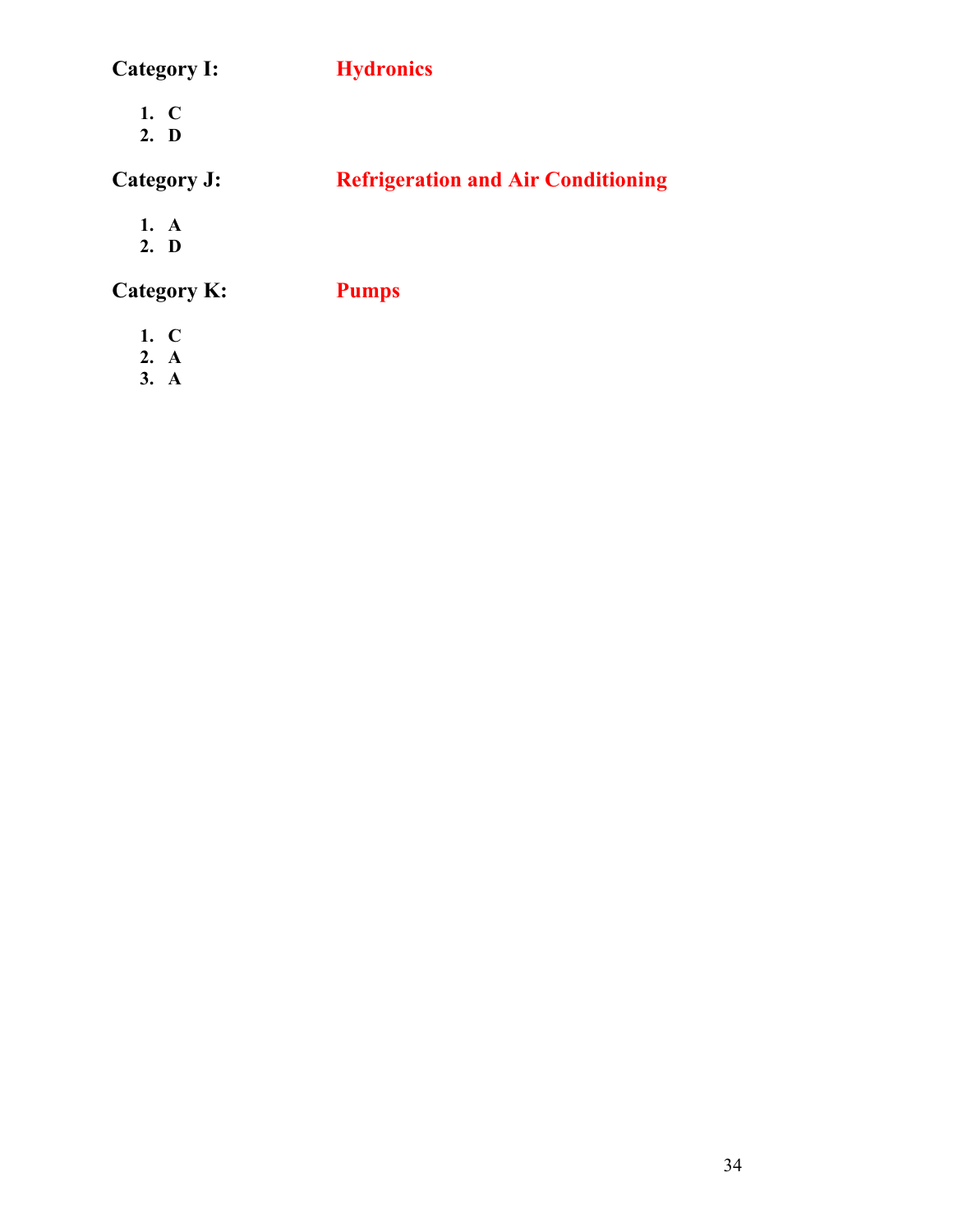**Energy Calculations**   $Q_{(Total)} = 4.5 \times CFM \times \Delta h$  $Q_{(Latent)} = 4840 \times CFM \times \Delta g$  $Q_{(Sensible)} = 1.10 \times CFM \times \Delta T$  $Q = B T U H$  $\Delta h =$  difference in enthalpy  $\Delta g$  = difference in grains of moisture ∆T = difference in temperature **Heat transfer**   $BTUH = LB. \times \Delta T \times Specific heat$  (for any substance)  $BTUH = CFM \times \Delta T \times 1.08$  (for standard air)  $BTUH = GPM \times \Delta T \times 500$  (for water) **Force exerted by a round diaphragm with a pressure applied and measured in psig**   $= \pi r^2 \times \text{psig}$ sq.in.  $=$  sq.in.  $\times \frac{\text{pound}}{\cdot}$  $Force = Area \times Pressure$ **Pressure conversions**   $1 \text{ psi} = 2.31 \text{ feet of head}$  $1 \text{ psi} = 27.7 \text{ in. w.c.}$  $1 \text{ psi} = 2.04 \text{ in. Hg.}$ 1 atmosphere = 34 feet of head 1 atmosphere =  $29.9$  in. Hg. 1 atmosphere =  $14.7$  psi w.c. = water column in. Hg. = inches Mecury **Air pressure in ducts**  2  $\left(\frac{\rm V}{4005}\right)$  $VP = \frac{V}{1.25}$  $V = 4005 \sqrt{VP}$  $\overline{\phantom{a}}$ J l **Airflow in duct:**   $Q = A \times V$  $Q = CFM$  $\overline{A}$  = Cross sectional area of duct (ft2) V-Velocity of air (feet per minute – FPM) VP = inches water gage, "WG **Mixed air temperature (MAT)**   $MAT = OAT \times \% OA + RAT \times \% RA$ **Percent of outside air**   $RAT-OAT$  $\%OA = \frac{RAT - MAT}{RAT - OAT}$ MA=Mixed air OA=Outside air RA=Return air **Hydronic Pressure (Total Head)**  Total Head = Static Head + Friction Head + Velocity Head **Static Head**  Static Head = Static Discharge Head - Static Suction Head (calculated distance above pump as positive, distance below pump as negative) **Velocity Head (VH)**   $VH = \frac{V^2}{2g}$  $g = 32.2$  ft/sec<sup>2</sup> (acceleration due to gravity)  $V =$  Velocity of liquid **Total Dynamic Head**  TDH = (DSH-SSH)+(DVH-SVH) TDH = Total dynamic head DSH = Discharge static head SSH = Suction static head DVH = Discharge velocity head SVH = Suction velocity head **Flow Coefficient (Cv) rating of valve**   $Cv = \frac{Q}{\sqrt{H}}$  $Q =$  flow rate in gpm  $H =$  head loss (pressure drop) in PSI  $Cv =$  flow coefficient with valve wide open, equal to gpm of flow at a 1 PSI pressure drop across the valve. Cv decreases as the valve closes. **Temperature conversions**   $\mathrm{K}$  (kelvin) =  $\mathrm{C} = 273$  $\mathrm{P} \cdot \mathrm{R}$  (Rankine) =  $\mathrm{P} \mathrm{F} = 460$ 9  $\rm{^{\circ}C}$  (Celsius) =  $\rm{(^{\circ}F-32)} \times \frac{5}{2}$ 32 5  ${}^{\circ}$ F (Fahrenheit) =  ${}^{\circ}$ C $\times \frac{9}{5}$  + **Ohm's Law**  Volts = Amps x Ohms or E=I x R **Watt's Law**  Watts = Volts x Amps or  $P = E \times I$ **Energy formula**   $W = P x t$ **Formula Circle for Ohm's and Watt's Laws**   $E = voltage$  $I = current (amps)$  $P = power (watts)$  $R =$  resistance (ohms) W = energy (kWh, or kilowatt-hour)  $t =$  time (hours) **Sum of resistance**  *Series circuits*   $R_T = R_1 + R_2 + R_3$ *Parallel circuits*   $R_1$   $R_2$   $R_3$ t  $R_{3}$  $+\frac{1}{2}+\frac{1}{2}$  $R_1$ 1  $R_1 = \frac{1}{1}$ = **Sum of capacitance (C)**  *Series circuits*   $\frac{1}{C_1} + \frac{1}{C_2} + \frac{1}{C_3}$ C.  $C_3$  $\overline{1}$ 1  $C_t = \frac{1}{1 - 1}$ = *Parallel circuits*   $C_T = C_1 + C_2 + C_3$ R P R  $\frac{1}{E}$  /  $\frac{E}{E}$ P R  $E^2$  $I^2 \times R$ E× I  $I \times R$ I P  $P\times R$  $E^2 \setminus I^2$ I P I E I  $E | R$ P